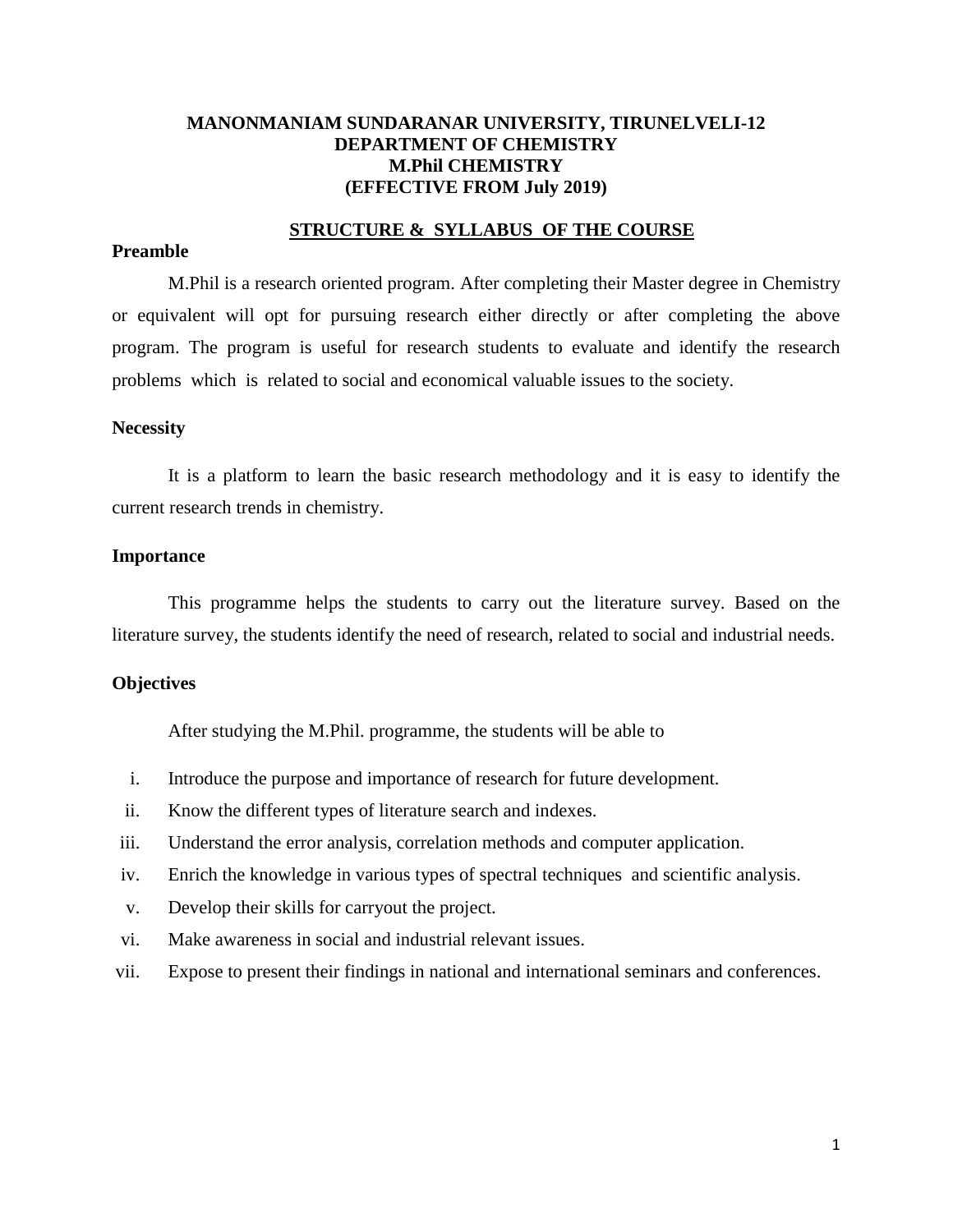# **Outcome**

After completing the M.Phil programme, the students will be able to

- i. Pursue research programme.
- ii. Qualify as Chemist/Scientist in various industries and research institutions

# **Eligibility Norms**

55% of marks in M.Sc. degree in Chemistry or any other equivalent Master Degree. For SC/ST candidates there will be 5% relaxation in marks.

# **Department of Chemistry Manonmaniam Sundaranar University M.Phil Chemistry Program**

The credit and teaching norms of the program is distributed as under.

| <b>Semester</b>   | <b>Papers</b>                 | <b>Teaching</b><br>contact<br>hours<br>per<br>week | <b>Credits</b> |
|-------------------|-------------------------------|----------------------------------------------------|----------------|
| <b>Semester I</b> |                               |                                                    |                |
| Paper I           | Scientific Research and       | 4                                                  | $\overline{4}$ |
|                   | Teaching Methodology          |                                                    |                |
| Paper II          | <b>Advanced Spectroscopy</b>  | 4                                                  | 4              |
|                   |                               |                                                    |                |
| Paper III         | <b>Project oriented Paper</b> | 4                                                  | 4              |
|                   |                               |                                                    |                |

 **Semester II**

| Paper IV | Project & Viva voce  |  |
|----------|----------------------|--|
|          | <b>Total Credits</b> |  |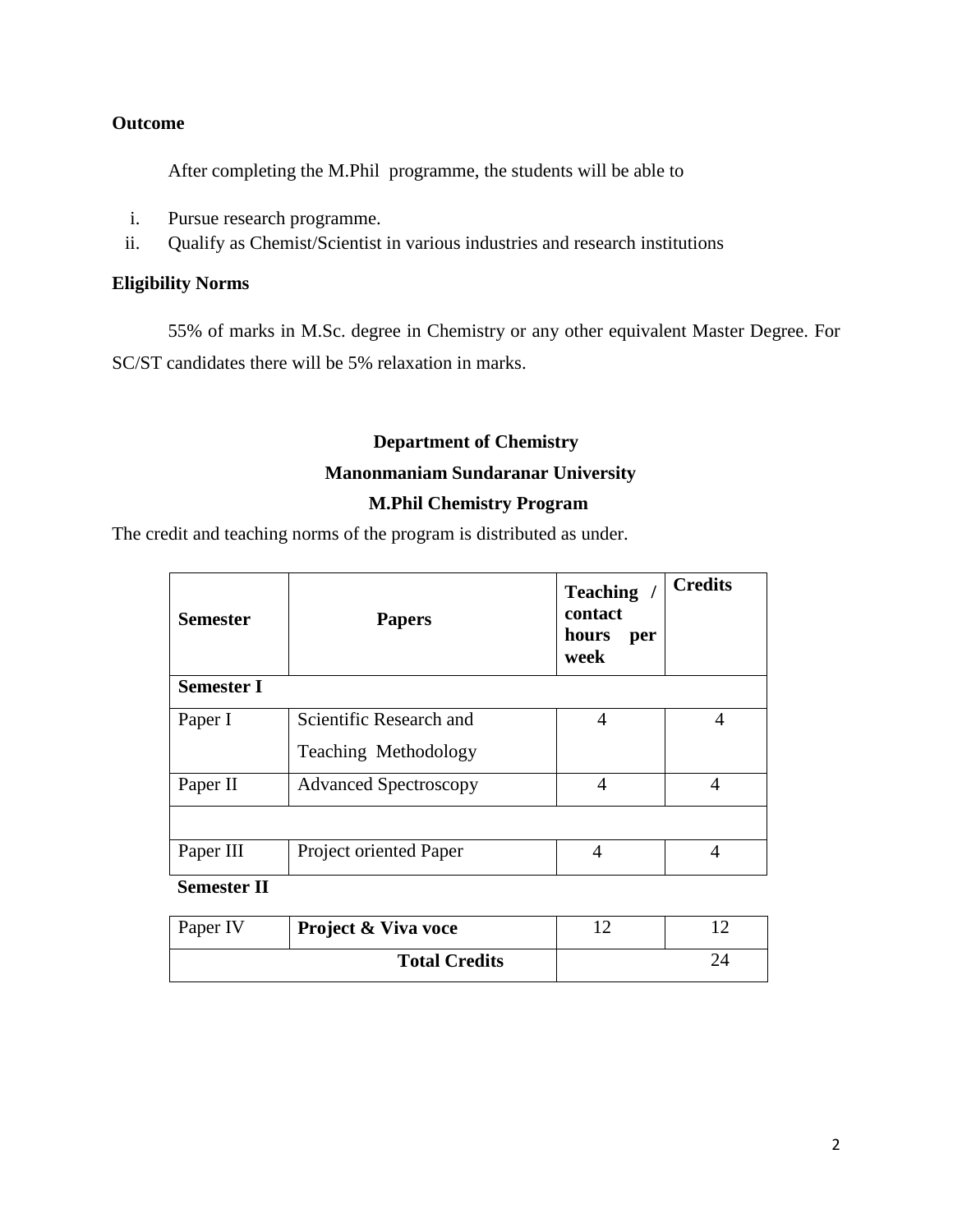#### **Admission Procedure:**

Admission will be based on (i) the total marks obtained in the entrance test (50%) and the qualifying M.Sc. degree examination (50%) (merit list for a Total of 100 marks) and (ii) by following the govt. norms of reservation.

#### **Evaluation:**

The evaluation for Papers I, II, III& IV consists of two components viz. internal and external.

Internal : External =  $25:75$ 

25 marks for the internal component has been divided as follows:

3 tests, out of which average of the best two tests : 15 marks

| Seminar    | $\therefore$ 5 marks |
|------------|----------------------|
| Assignment | $\therefore$ 5 marks |

**There is no internal passing minimum. There is a passing minimum of 50% for external and overall components.**

#### **Question Paper Pattern**

#### **For Papers I, II & III : (Max : 75 marks)**

Question paper consists of Section A 5 questions each from one unit  $(5 \times 5 = 25 \text{ marks})$ and Section B 5 questions each from one unit  $(5 \times 10 = 50 \text{ marks})$  with internal choice (either a OR b) in each unit. For Paper III the 10 research publications shall be divided equally into 5 units.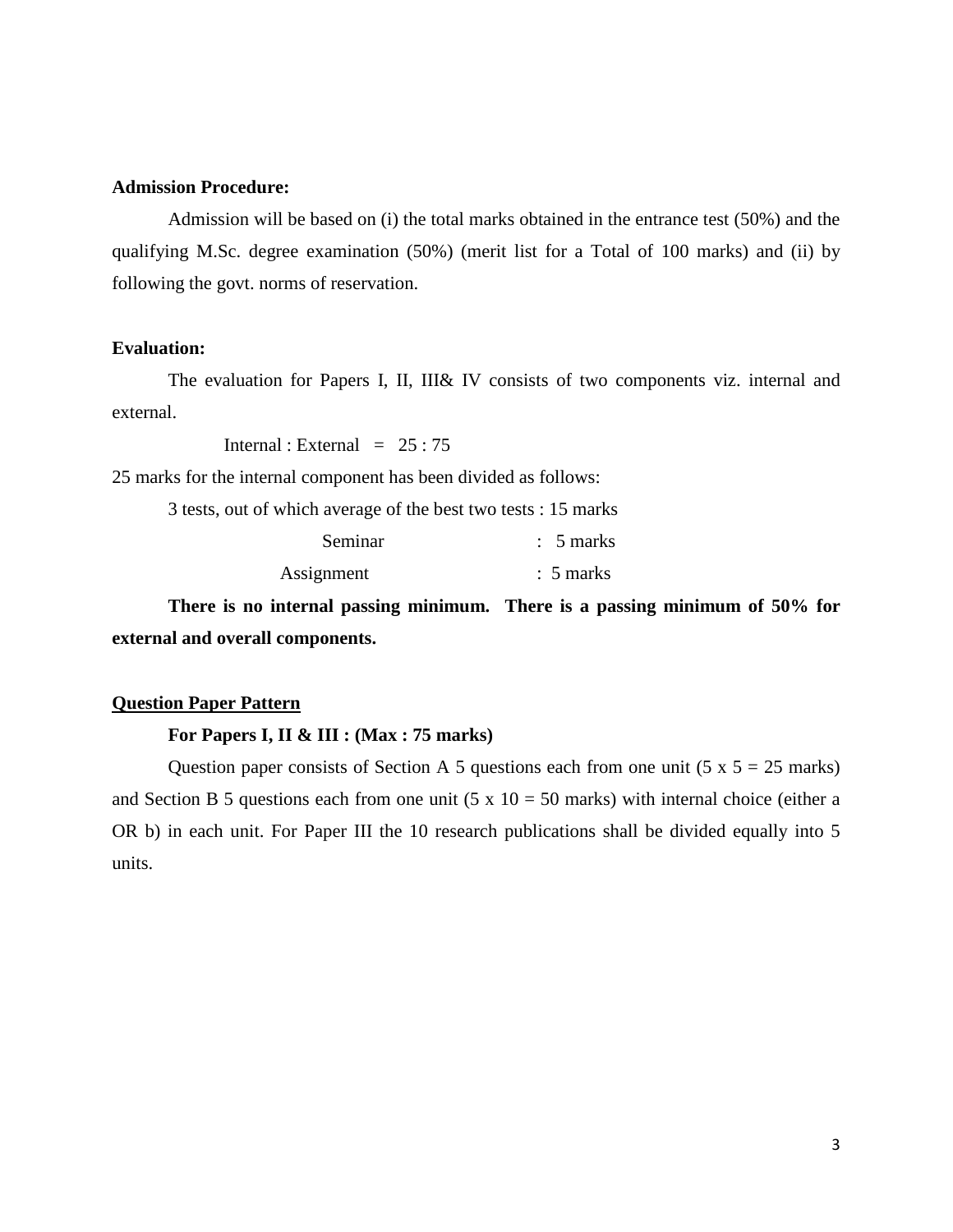### **Paper I –Scientific Research and Teaching Methodology**

| $L$ (hrs) | <b>Credits</b> |  |
|-----------|----------------|--|
| 60        |                |  |

### **Objectives**

- 1. To know about the selection of research topic and preparation , presentation of dissertation.
- 2. To study the literature search and know about online journals.
- 3. To study the error analysis.
- 4. To know the teaching methods and Later adolescent Psychology,

# **Unit –I : Scientific Research**

Introduction to Research, Selection of a research topic, reviewing the literature, preparing the proposal and design of study Experimentation and interpretation of results. Formation, testing and rejection of hypothesis. Preparation and presentation of reports, dissertation and thesis writing.

# **Unit-II : Chemical Literature**

Primary and secondary literature: Journals, Patents, Reviews, Chemical abstracts, treatises, monographs and online journals. Web browsing for Research. ASAP alerts, CA Alerts, Scifinder, Chemport, Science direct, STN international, Journal home pages. Impact factor, citations and h-index. Scopus, Web of Science and Google scholar.

# **Unit-III: Error Analysis**

Limitation of analytical methods, accuracy, precision  $\&$  minimization of errors – systematic and random errors and reliability of results – Mode – Median – Mean – Standard deviation- Variance & Covariance, normal distribution and the normal probability curve.

#### **Unit-IV: Correlation methods & Non-parametric tests**

Scatter diagram and linear regression line: Spearman rank order correlation, Pearson's product moment correlation - Correlation co-efficient. Non-parametric tests -  $x_2$  test, Median test, Mann-Whitney test, Sign test, Wilcox on matched-pairs signed ranks test.

# **Unit-V: Methodology of Teaching**

Teaching- Objectives of Teaching, Phases of Teaching – Teaching methods: Lecture Method, Discussion Method, Discovery Learning, Inquiry, Problem Solving Method, Project method, Seminar – Integrating ICT in Teaching: Individualized Instruction, Ways for Effective Presentation with Power Point- Documentation – Evaluation: Formative, Summative &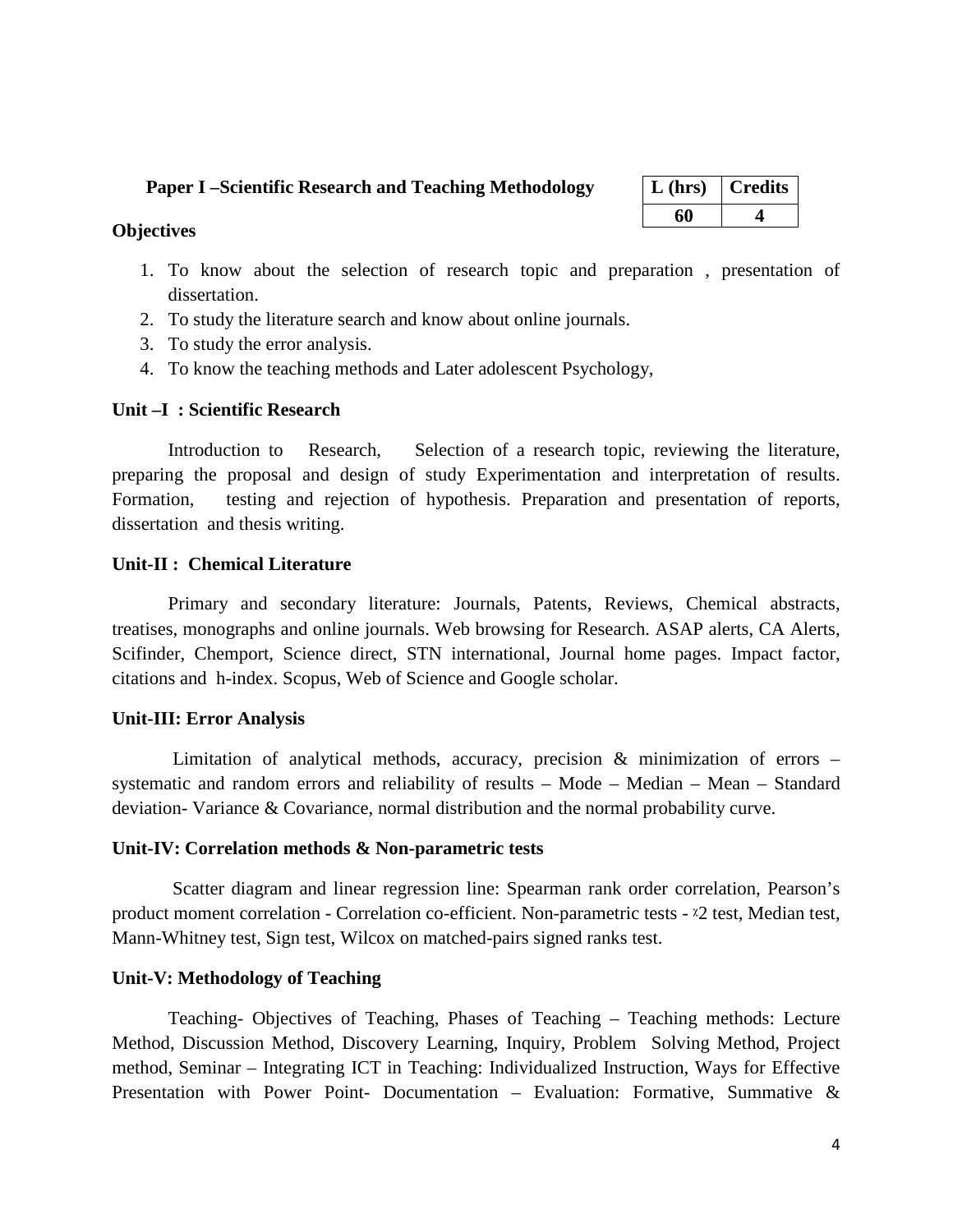Continuous and comprehensive Evaluation- Later Adolescent Psychology: Meaning, Physical, Cognitive, Emotional, Social and Moral Development – Teaching Later Adolescents.

- 1. Rajammal P. Devadas, A Handbook of Methodology of Research, S.R.K. Vidyalaya Press, Chennai, 1976.
- 2. J. Anderson, B.H. Durstan and M. Poole, Thesis and assignment writing, Wiley Eastern, New Delhi, 1977.
- 3. R.O. Butlet, Preparing thesis and other manuscript.
- 4. R. L. Dominoswki, Research Methods, Prentice Hall, 1981.
- 5. J. W.Best, Research in Education, 4th ed. Prentice Hall of India, New Delhi, 1981.
- 6. H. F. Ebel, C. Bliefert and W.E. Russey, The Art of Scientific Writing, VCH, Weinheim, 1988.
- 7. Joseph, A. Methodology for Research; Theological Publications: Bangalore, 1986.
- 8. Sampath, K., Panneerselvam, A. &Santhanam, S. (1984). Introduction to educational technology. (2nd revised ed.). New Delhi: Sterling Publishers.
- 9. Sharma, S.R. (2003). Effective classroom teaching modern methods, tools & Techniques. Jaipur: Mangal Deep
- 10. Vedanayagam, E.G. (1989). Teaching technology for college teachers. NewYork: Sterling Publishers.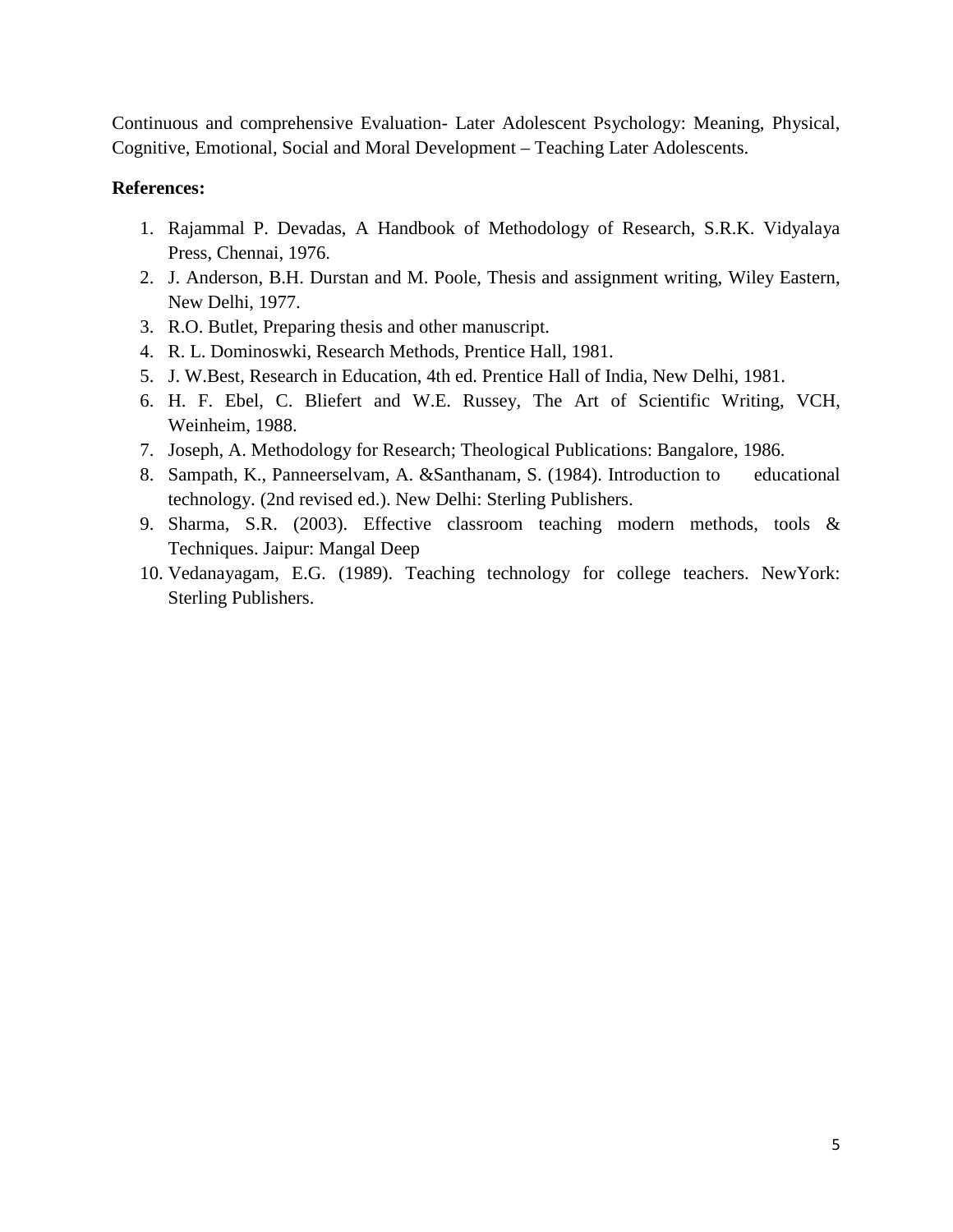# **Paper II – Advanced Spectroscopy**

| $L$ (hrs) | <b>Credits</b> |
|-----------|----------------|
| 60        |                |

# **Objectives**

- 1. To study about the principles, applications of IR, Raman and two dimensional NMR spectroscopy.
- 2. To understand the NQR, EPR and Mossbauer spectroscopy.
- 3. To know about the instrumentation and applications of XRD, SEM, AFM.
- 4. To know about the instrumentation and applications of electrochemical techniques.

# **Unit –I : Absorption Spectroscopy**

Infrared and Raman Spectroscopy: FT-IR, basic principles, quantitative IR, resonance Raman and laser Raman spectroscopy, applications of IR and Raman spectroscopy to organic and inorganic compounds. Electronic Spectroscopy: term symbols, spin-orbit coupling in free ions, electronic spectra of Oh and Td complexes, charge transfer transition, structural evidence from electronic spectra.

# **Unit II: Applications of Advanced Organic Spectroscopy NMR:**

Basic principles of two-dimensional NMR spectroscopy – HOMOCOSY, HETCOSY and NOESY spectra and their applications – use of INEPT and DEPT methods and their applications. Mass: Molecular ions, isotope peaks, fragmentation pattern – McLafferty rearrangement measurement techniques (EI, CI FI, FD, FAB, SIMS, MALDI) –  $M + 1$  and  $M + 2$  ions – calculation of molecular formula from PM+1 and PM+2 Road-map problems covering UV, IR, 1H-NMR, 13C-NMR and mass spectral data.

# **Unit-III: Spectroscopy**

Nuclear Quadruple Resonance Spectroscopy:

Effect of magnetic field on the spectra, electric field gradient and molecular structure, structural elucidation of inorganic and coordination compounds.

# Electron Paramagnetic Resonance Spectroscopy:

Hyperfine splitting in isotropic systems; epr spectra of systems with more than one unpaired electrons-Kramer's degeneracy, zero field splitting, epr of triplet states, anisotropy in g-value, anisotropy in hyperfine splitting, nuclear quadruple interaction; applications of EPR to organic and inorganic compounds.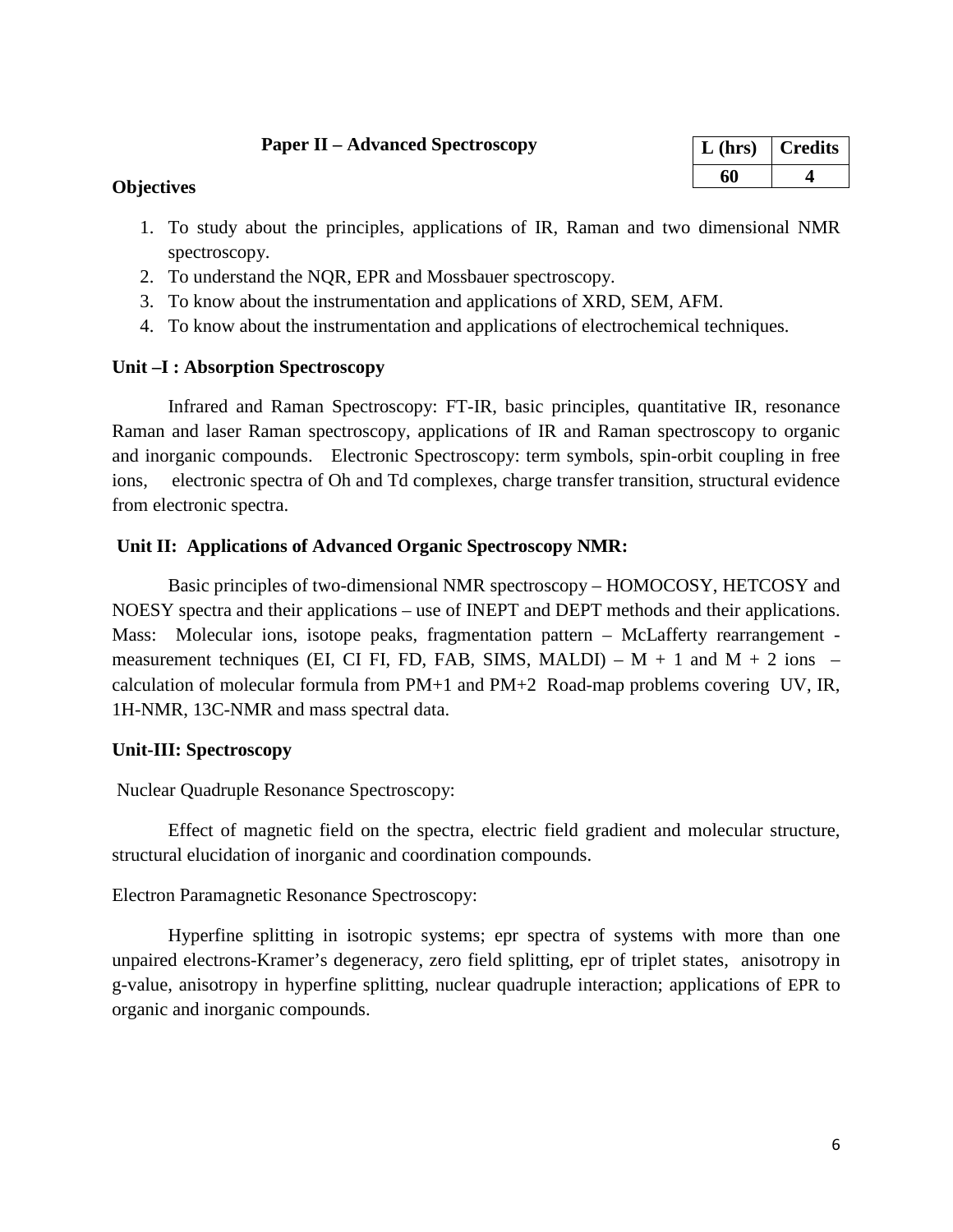Mossbauer Spectroscopy:

Interpretation of isomer shifts, quadruple and magnetic interactions, Mossbauer emission spectroscopy, structural elucidation.

# **Unit IV: Diffraction & Surface Techniques:**

Principles and applications of XRD, Neutron and electron diffraction – Scanning electron microscopy (SEM)- Instrumentation – applications – surface area analysis, particle size determination – Scanning Probe Microscopes – Scanning Tunneling Microscopes – Atomic force microscopes (AFM) – Principle &applications.

# **Unit V: Electrochemical Techniques**

Polarography – Chronopotentiometry – Chronoamperometry – chronocontometry- Linear Potential Sweep voltametry – Cyclic Voltametry – Impendence Measurements – AC Voltametry – Principles and their applications.

- 1. Introduction to Nanoscience- Gabor. L, Hornyak. Joydeep Dutta CRC Press 2008.
- 2. L. Antropov, Theoretical Electrochemistry, Mir Publication, Moscow, 1972.
- 3. D.A. Skoog and J.J. Leary, Principles of Instrumental Analysis, 4th Edn., Saunders College Publishing, 1992.
- 4. D.A. Skoog, F.S.Holler, S.R.Crouch, Principles of Instrumental Analysis, 6th Edn., Thomson Brooks/cole, 2007.
- 5. A.K. Cheetham, P.Day, Solid State Chemistry: Techniques, Oxford University Press, Oxford, 1987.
- 6. G. E. Bacon, Neutron diffraction, Oxford Universtiy Press, Oxford, 1975.
- 7. R.S. Drago, Physical Methods in Chemistry, Saunders, 1999.
- 8. Spectrometric Identification of Organic Comounds Silverstein, Bassler and Morril, 1962.
- 9. Organic Spectroscopy William Kemp, 1991.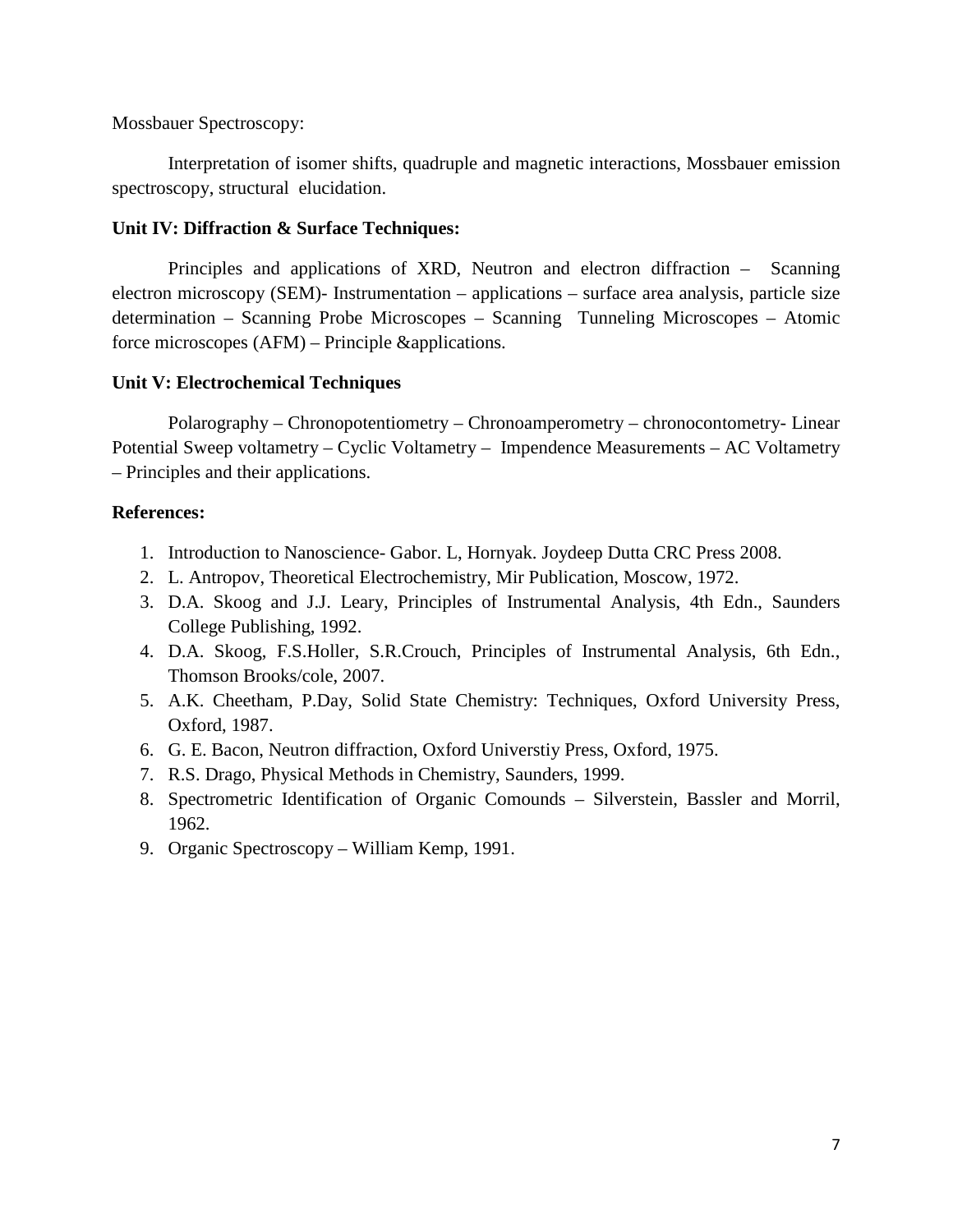| L (hrs) | <b>Credits</b> |
|---------|----------------|
| 60      |                |

# **Project Oriented Paper Paper I Advanced topics in Organic Chemistry**

# **Objectives**

- 1. To study the reagents in organic synthesis
- 2. To know the disconnection methods and pericyclic reactions.
- 3. To understand the LFER.
- 4. To study the structure and properties of Amino acids and Proteins.
- 5. To study the structure and functions of DNA and RNA.

# **Unit I** : **Organic Reagents**

Gilman's reagents – DCC – Grignard reagents – crown ethers – NBS – BF3 complexes – SeO2 – 1, 3-dithiane, tri-n-butyl tin hydride – phase transfer catalysts – Wilkinson's catalyst.

# **Unit II**: **Retro synthetic Analysis**

Introduction to disconnections – one group disconnections – two group disconnections – peri cyclic reactions – Heteroatoms and heterocyclic compounds – small rings: three membered, four membered, and five membered.

# **Unit III**: **Advances in Linear Free-Energy Relationships**

An introduction to linear free-energy relationships (LFER) – the Hammett equation – the duality of substituent constants and the Yukawa-Tasumo equation – the general validity of the Hammett equation – deviations from the Hammett equation in its various forms; the separation of polar, steric and resonance effects – Taft's equations; the ortho-effect; application of LFER to organic reactions; Influence of solvent on organic reactivity; the reactivity-selectivity principle.

# **Unit IV**: **Amino Acids and Proteins**

Structure and Classification – abbreviated names (1 letter and 3 letter) – Physical properties of amino acids – chemical properties – codons – Structure and importance of simple peptides like glutathione, Carnosine, anserine, vasopressin – Peptide antibiotics – gramicidin, bacitracine, actinomycin D - Peptide synthesis – Acid chloride method – DCC method – Determination of primary structure of peptide – Identification of N-terminal amino acid – Barger's method – the DNP method – identification of C-terminal amino acid – Hierarchial representation of protein Primary, Secondary, tertiary and quaternary structures – Ramachandran plot.

# **Unit V: Purine, Pyrimidine and Nucleic Acids**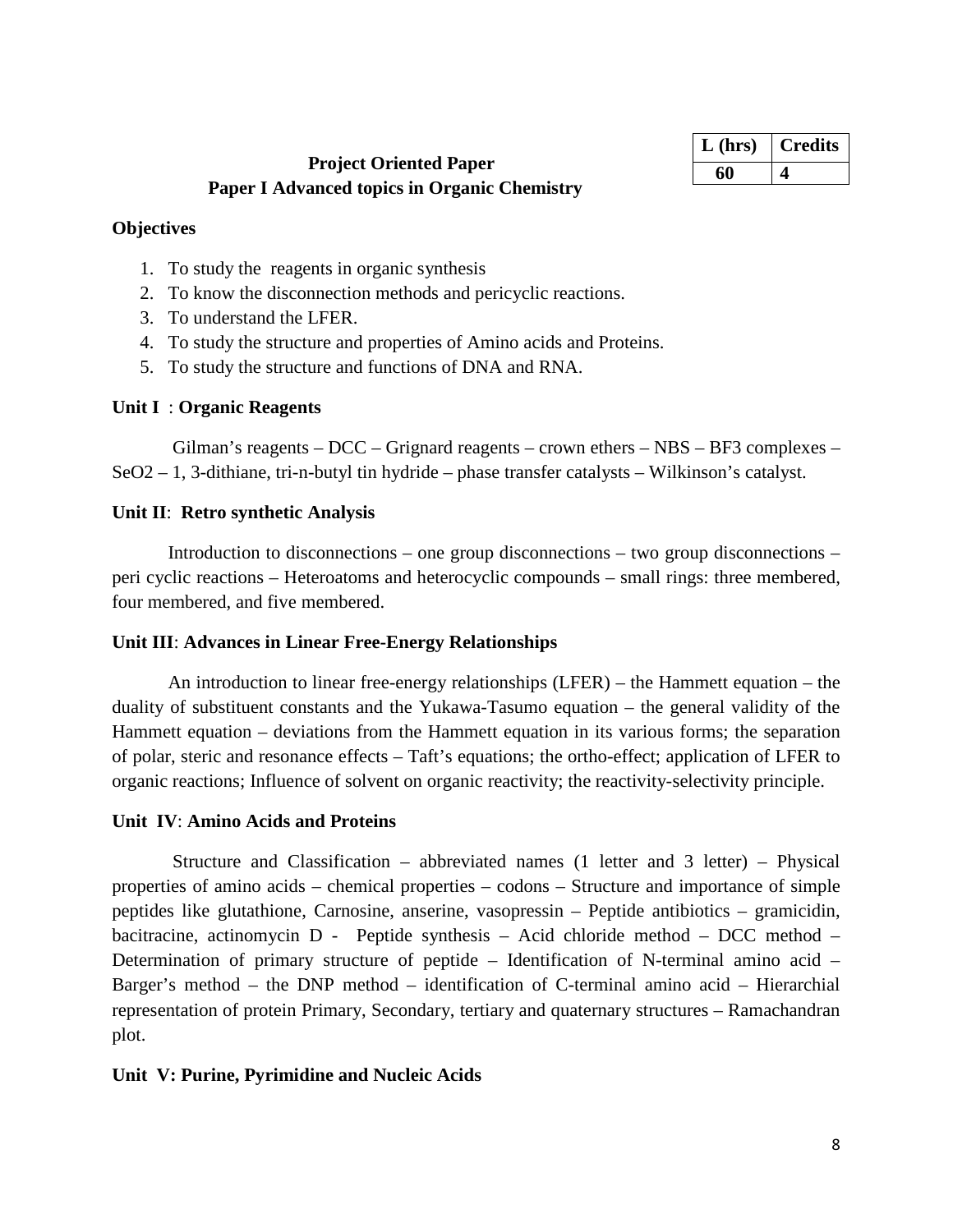Structure of Purines, Pyrimidines – Nucleoside – ribonucleoside, deoxyribonucleosides – nucleotides – ribonucleotides – deoxyribonucleotides – structure and functions of DNA - Watson and Crick model of DNA- Structure of types of RNA (m-RNA, t-RNA and r-RNA) – Nucleases – structure and function of DNA and RNA – polynucleotide – cyclic nucleotide – structure and function of cAMP, cGMP nucleoprotein – Types of DNA (A-DNA, B-DNA, Z-DNA)

- 1. Reaction Mechanism and Reagents in Organic Chemistry Gurdeep R. Chatwal, 2014.
- 2. Designing Organic Synthesis: A Programmed Introduction to the Synthon Approach Stuart Warren, 1978.
- 3. N.B. Chapman and J. Shorter, Eds., Advances in Linear Free-Energy Relationships, Plenum Press, London, 1972.
- 4. J. Shorter, Correlation Analysis in Organic Chemistry An Introduction to Linear FreeEnergy Relationships, Clarendon Press, Oxford, 1973.
- 5. N.B. Chapman and J. Shorter, Eds., Correlation Analysis in Chemistry-Recent Advances, Plenum Press, New York, 1978.
- 6. J. Shorter, Correlation Analysis of Organic Reactivity, Research Studies Press, England, 1982.
- 7. Biochemistry, Lehinger J.CB S.Publishers,1993.
- 8. Biochemistry, U. Satyanarayana & U. Chakrapani, Books & Allied Pvt. Ltd, 1999.
- 9. Biochemistry –– LubertStryer W. H. Freeman and company, 4th Edn., New York, 1995.

| $L$ (hrs) | <b>Credits</b> |
|-----------|----------------|
| 60        |                |

 **Paper II Chromatography**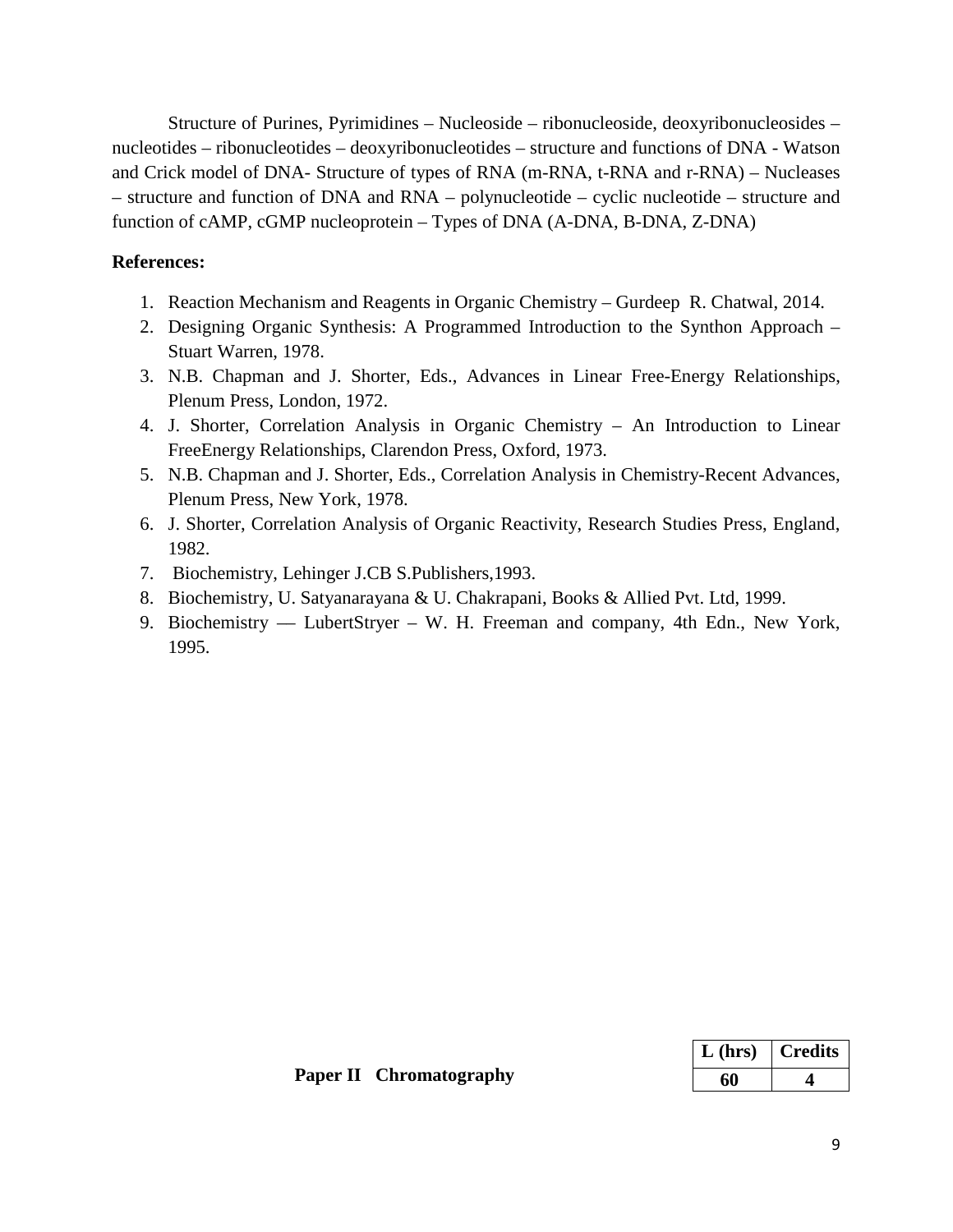- 1. To study the fundamentals of chromatography.
- **2.** To know the principles, experimental procedure and applications of TLC, ion exchange , HPLC and gas chromatography**.**

#### **UNIT I**: **Chromatography**

Classification of Chromatography methods. Column Chromatography- Principles, experimental procedures, stationary and mobile phases, Choice of Solvent Systems, Separation techniques. Applications. Rf values, Factors affecting Rf values, Experimental procedures, Choice of paper and solvent systems, developments of chromatogram. Detection of the spots. Ascending, Descending and Radial Paper Chromatography, Two Dimensional Chromatography –Applications.

#### **UNIT II**: **Thin layer Chromatography**

Principles, factors affecting Rf values. Experimental Procedures, Choice of adsorbents and Solvents. Preparation of plates, development of the Chromatogram. Detection of the spots, advantages of thin Layer Chromatography over paper chromatography and Applications.

#### **UNIT III**: **Ion Exchange Chromatography**

Principle, ion exchange resins and their types- cation exchange resins, anion exchange resins, ion exchange equilibria, properties of ion exchange resins, ion exchange capacity and techniques – applications.

### **UNIT IV: High Performance Liquid Chromatography**

Introduction, instrumentation, stationary and mobile Phases. Mobile Phase – Composition. Column – Preparation, Cleaning –regeneration and Storage Conditions. Retention time- Types of HPLC. Applications.

#### **UNIT V**: **Gas Chromatography**

Principle, instrumentation choice of injectors, column and detectors - Programmed temperature chromatography, flow programming chromatography, gas-solid chromatography, and hyphenated techniques in chromatography- Applications of Gas chromatography.

### **REFERENCES:**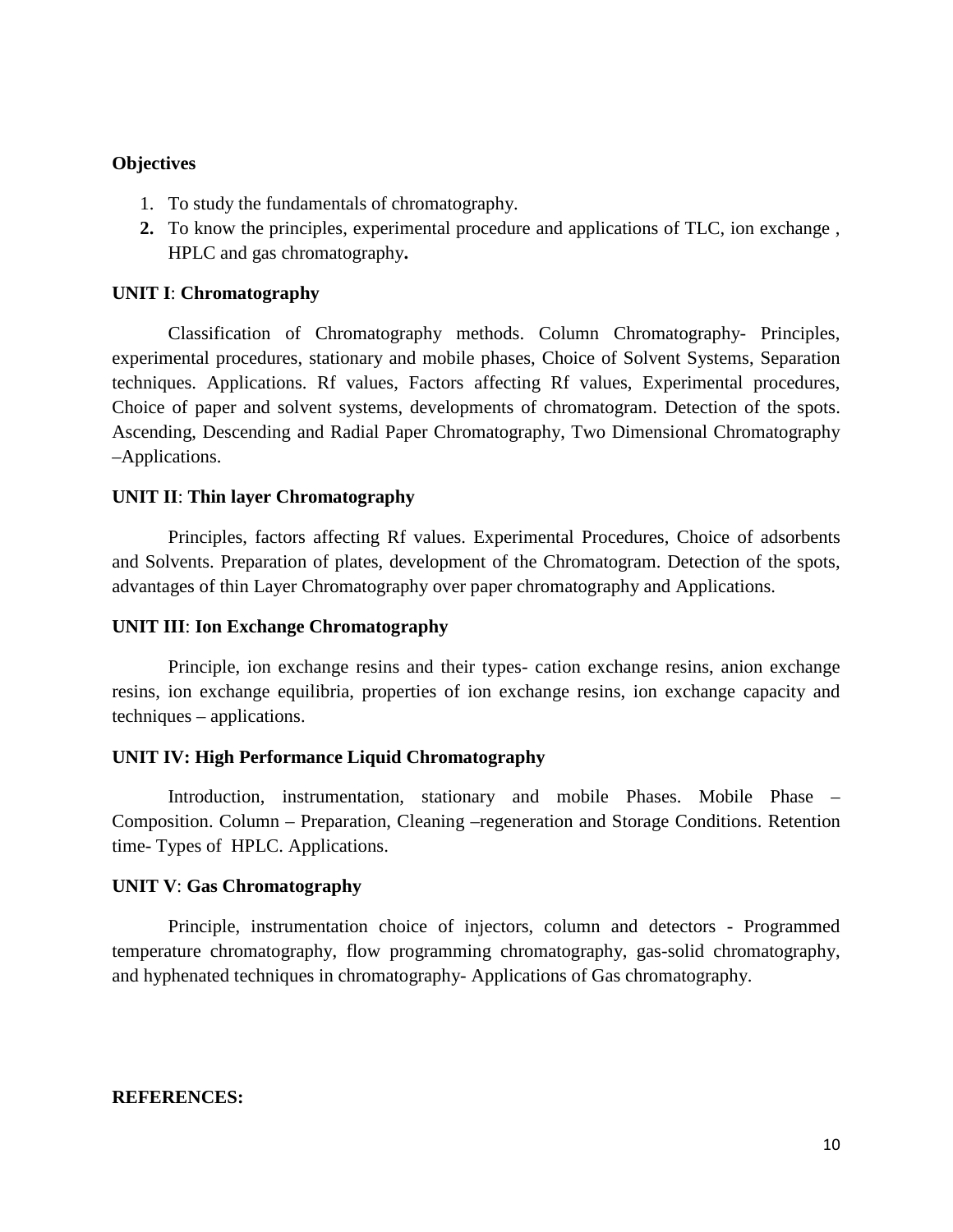- 1. Fundamentals of Analytical Chemistry D.A.Skoog, D.M. West, F.J. Holler and S.R. Crouch – 2004; Thompson Asia Private Ltd., Bangalore.
- 2. Instrumental Methods of Analysis B. K. Sharma, 2003; Goel publishing House, Meerut.
- 3. Contemporary Chemical Analysis Judith F. Rubinson, Prentice Hall (India), 1998.
- 4. Instrumental Methods of Analysis Hobart H. Willard, Lynne L. Merritt Jr, John Dean, Wadsworth Publishing Co Inc; 7th Edn., 1988.
- 5. Thin Layer Chromatography- A laboratory Handbook, Ashworth, Stahl. E., 1st Edn., Springer-Verlag, 1969.
- 6. Dynamics of Chromatography Principles and Theory, J. Calvin Giddings, CRC Press, 2002.
- 7. Principles of Instrumental Analysis, Douglas A. Skoog, F. James Holler, Stanley R. Crouch, 2006.

| <b>Paper III Advanced topics in Physical Chemistry</b> | $\mid$ L (hrs) $\mid$ Credits |  |
|--------------------------------------------------------|-------------------------------|--|
|                                                        |                               |  |

| $L$ (hrs) | <b>Credits</b> |
|-----------|----------------|
| 60        |                |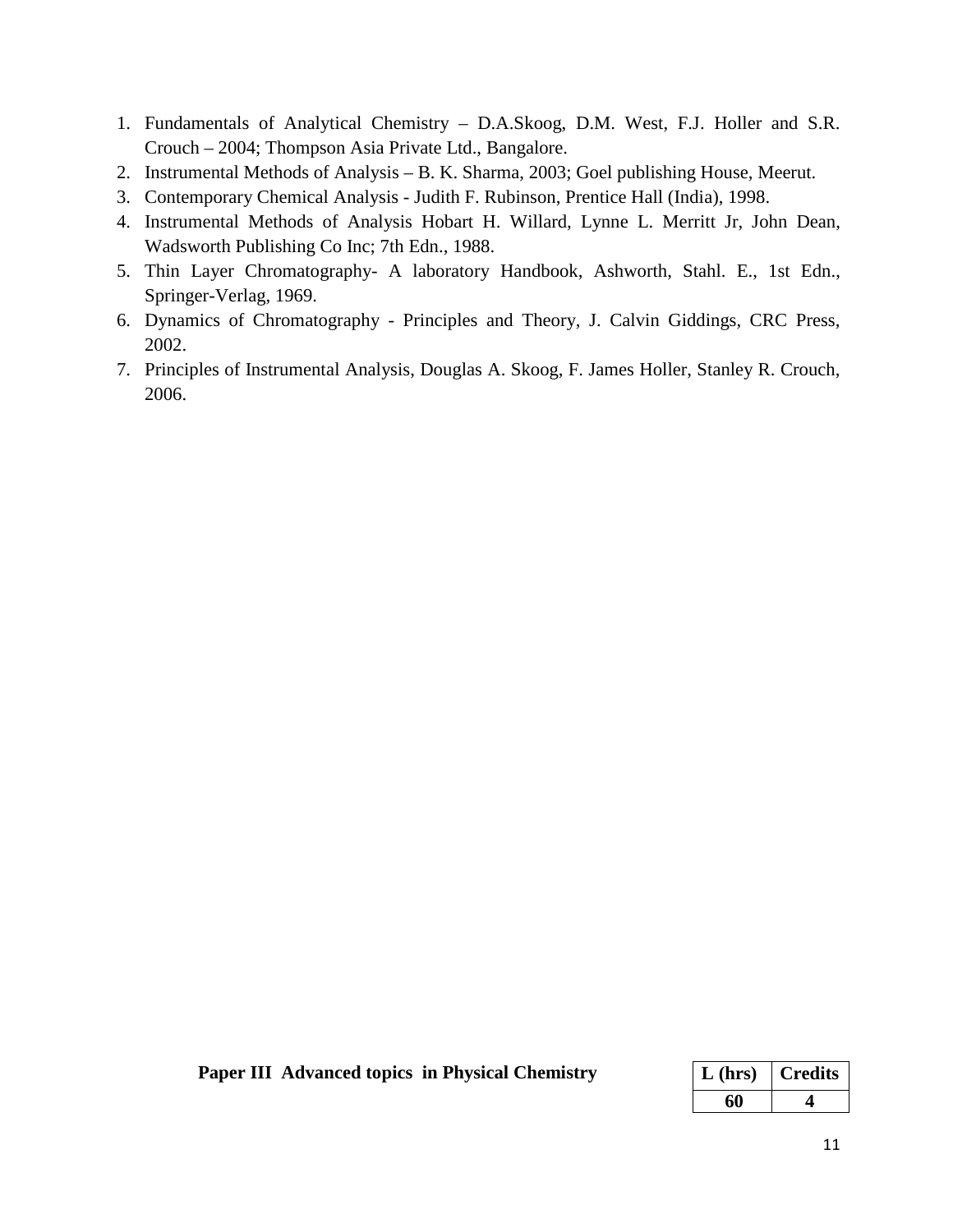- 1. To understand the solar energy conversion and fluorescence sensing mechanism.
- 2. To know about the experimental methods for fast reactions
- 3. To learn about the Prigogine's principles.
- 4. To study the concept of Analytical techniques.

#### **Unit I: Advanced Photochemistry**

Artificial photosynthesis and solar energy conversion – Photo electrochemical cells – dynamics of excited state processes (excited state energy, redox properties, emission lifetime and its temperature dependence) in micelles, reverse micelles and biomembranes – Fluorescence – quenching and anisotropy concepts; fluorescence sensing – mechanism and applications; Radioactive decay engineering – metal-enhanced fluorescence and surface Plasmon-coupled emission.

### **Unit – II: Advanced chemical kinetics**

 Experimental methods for fast reactions- temperature jump, pressure jump stopped flow and flash photolysis – pulse technique – short tube kinetics. NMR studies in rate process - Enzyme kinetics of complicated systems – theory of diffusion controlled reactions.

#### **Unit – III: Irreversible thermodynamics**

Internal heat  $&$  entropy production – relation of entropy production with flux  $&$  forces – phenomenological equation – Prigogine's principle of minimum entropy production at nonequilibrium stationary state.

#### **Unit – IV: Biophysical chemistry**

Biomembranes (structure  $\&$  function) – Active transport  $\&$  passive transport – multiple equilibria – specific examples of multiple equilibria – Transport processes – general features of transport processes optical systems of rht e study of transport processes – self organizing systems – (Micelles, lipids, cyclodextrins, liquid crystals, reverse micelles ) their interactions and solutions properties.

#### **Unit – V: Analytical techniques**

Thermal methods: TGA, DTA, DSC, Thermometric titration - Adsorption/desorption techniques: BET and EGME methods of determination of external and total surface area.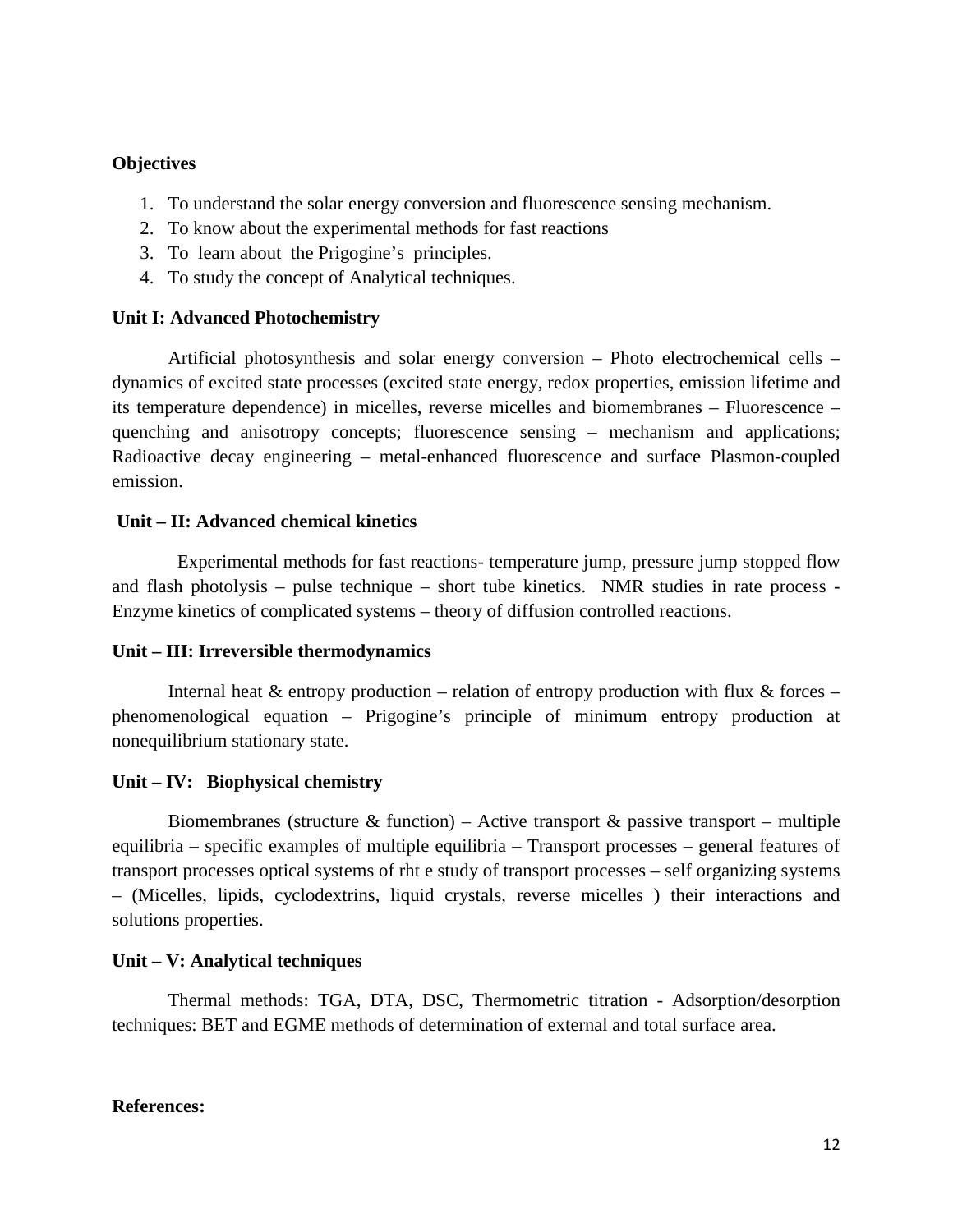- 1. K. Kalyanasundaram, Photochemistry in Microheterogeneous Systems, Academic Press, Orlando, 1987.
- 2. Extended irreversible thermodynamics David Jon, Jose casas Vazques, 2012
- 3. Understanding Non-equilibrium Thermodynamics GeogyLebon, David Jon- 2008
- 4. Chemical kinetics: Fundamentals & New developments, E.T. Densov, Ergeniitinofeerich, 2003
- 5. Chemical Kinetics, Laidler, 1987.
- 6. Biophysical chemistry Alan Cooper 2011
- 7. Biophysical chemistry, James P. Allen 2008
- 8. Fundamentals of Analytical chemistry Douglas A. Skoog Donal M. west 2013.

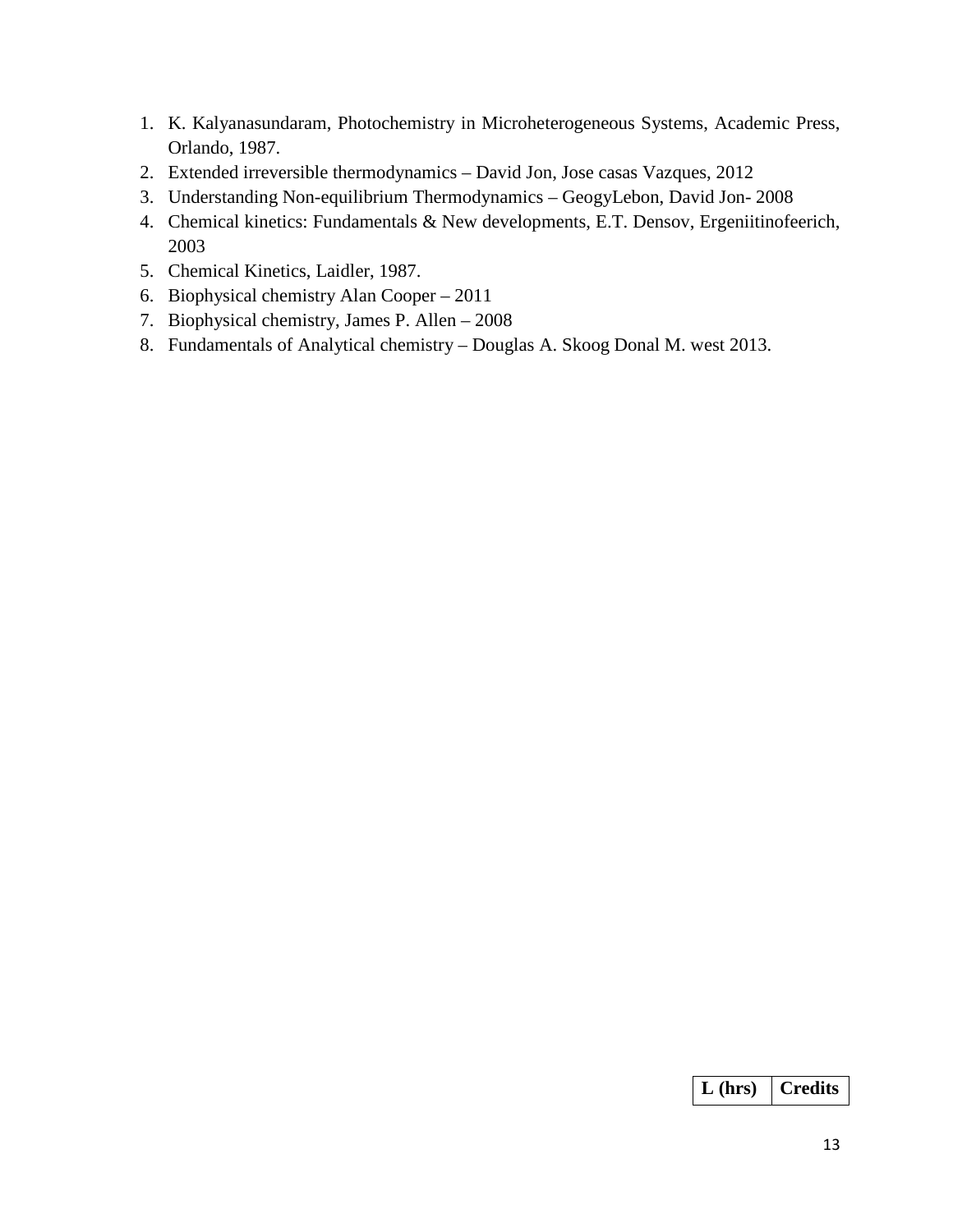**60 4**

# **Objectives**

- 1. To study the concept of adsorption and catalysis.
- 2. To know about the methods of preparation of aluminosilicates and aluminophosphates.
- 3. To learn about the spectral studies on adsorbent.
- 4. To understand the concept of liquid phase reactions and regeneration of catalysts.
- 5. To study about the product selectivity and interpretation of adsorption parameters.

# **Unit: I Adsorption & Catalysis**

Concept of adsorption – types of adsorption, monolayer and multilayer adsorption. Adsorption - activation energy and temperature relationships, different between adsorption and catalysis, catalysis - homogeneous catalysis, heterogeneous catalysis, Acid -- base catalysis.

### **Unit: II Methods of preparation**

Adsorbent - adsorbent preparation from plant materials, activated carbon preparation, synthetic adsorbent/catalyst - Molecular sieves – microporous&mesoporous molecular sieves – silicates, Aluminosilicates, Aluminophosphates – structure, acidic and basic sites.

# **Unit: III Spectral studies on Adsorbent**

Characterization of adsorbent and catalyst - X-Ray Diffraction (XRD), Fourier transform infrared spectroscopy (FT-IR), Differential thermal analysis(DTA) , Nuclear magnetic resonance spectroscopy (NMR), Temperature programmed desorption (TPD), Electron spin resonance spectroscopy(ESR) Scanning electron microscopy(SEM), BET Surface Area, pore size analysis.

#### **Unit: IV Reactions & Factors**

Liquid phase - heterogeneous reaction conditions optimization - Temperature, pH, time and molar ratios. Vapor phase reaction, Regeneration of catalyst. Adsorption – adsorption of dye molecules, metal ions, sugar molecules and other suitable molecules, conditions optimization – time, temperature, PH, concentration and adsorbent dosage.

#### **Unit: V Techniques**

Product analysis in catalysis reactions – Gas chromatographic technique, conversion and product selectivity.Interpretation of adsorption parameters - Adsorption kinetics, adsorption isotherms and adsorption thermodynamics.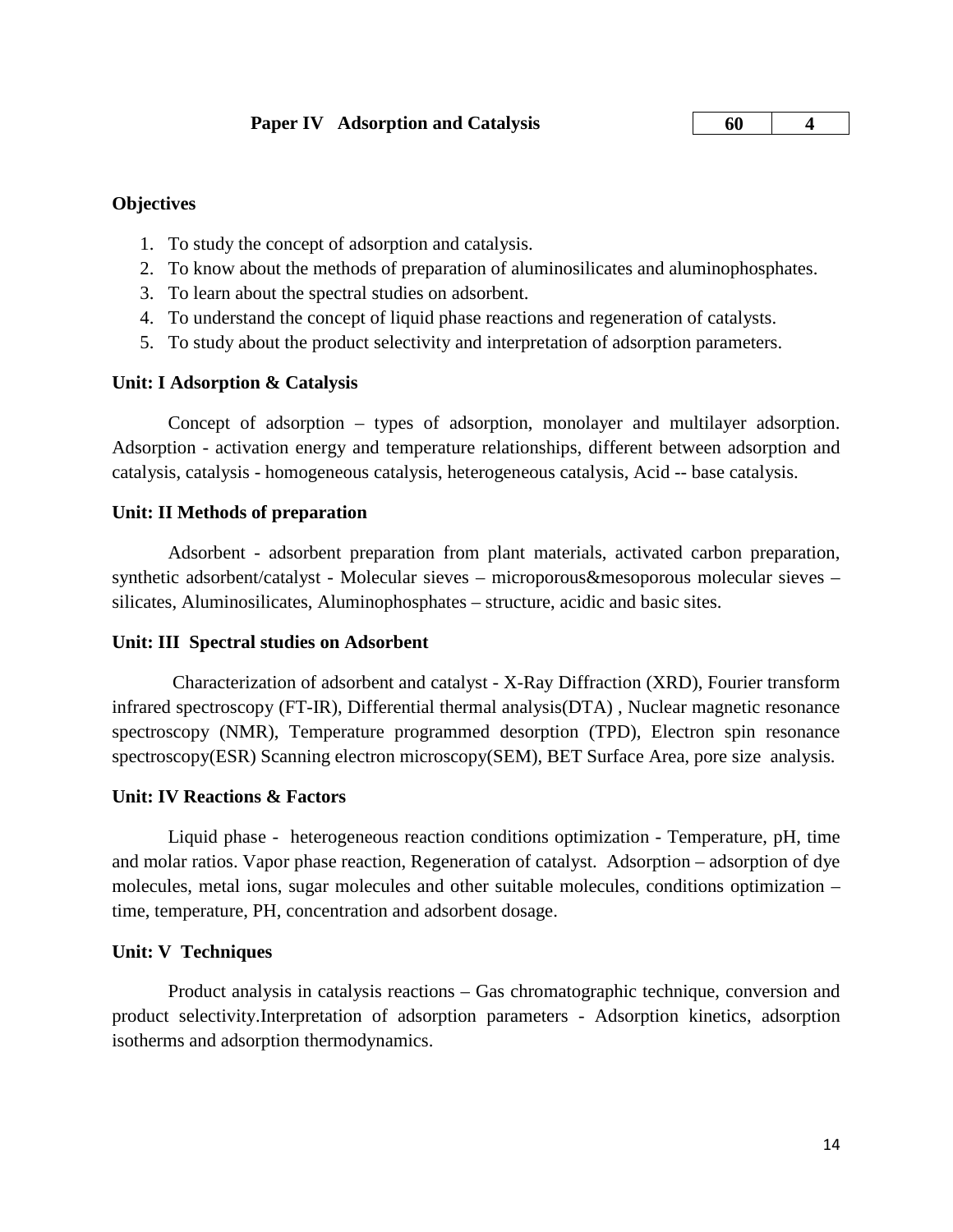- 1. Environmentally stable adsorbent of tetrahedral silica and non tetrahedral alumina for removal and recovery of malachite green dye from aqueous solution, J.Hazardous materials, 157 (2008) 137-145.
- 2. Plant poisoning organic dyes adsorption on tomato plant root and green carbon from aqueous solution, Desalination, 249 (2009)1132-1138.
- 3. Film and pore diffusion modeling for the adsorption of direct red 81 on activated carbon prepared from balsamodendroncaudatum wood waste, Digest Journal of Nanomaterials and Biostructures, Vol. 5, No 3, July 2010, p. 911 – 919
- 4. Plant toxic and non-toxic nature of organic dyes through adsorption mechanism on cellulose surface, Journal of Hazardous materials,189 (2011) 294–300.
- 5. Adsorption of cationic and anionic organic dyes from aqueous solution using Silica, J. Environmental Science and Engineering, volume 52, No.4 (2010) 361-366
- 6. Hazardous dyes removal from aqueous solution over mesoporousaluminophosphate molecular sieves with textural porosity by adsorption, Journal of Hazardous Materials 244- 245 (2013) 10 -20.
- 7. A Simple Method for the Synthesis of Thermally Stable Large Pore Meso porous Alumino phosphate Molecular Sieves, Materials letters, 113 (2013) 93–95.
- 8. Aniline methylation over AFI and AEL type molecular sieves, App. Catal., Vol. 174, 1998, 213.
- 9. Adsorptive removal of metanyl yellow on mesoporous Nickel aluminophosphate molecular sieves from aqueous solution, Asian J. of chemistry, vol. 24, no.12(2012), 5775-5778
- 10. Recent trends in catalysis, Narosa publication, 1st edition 2000.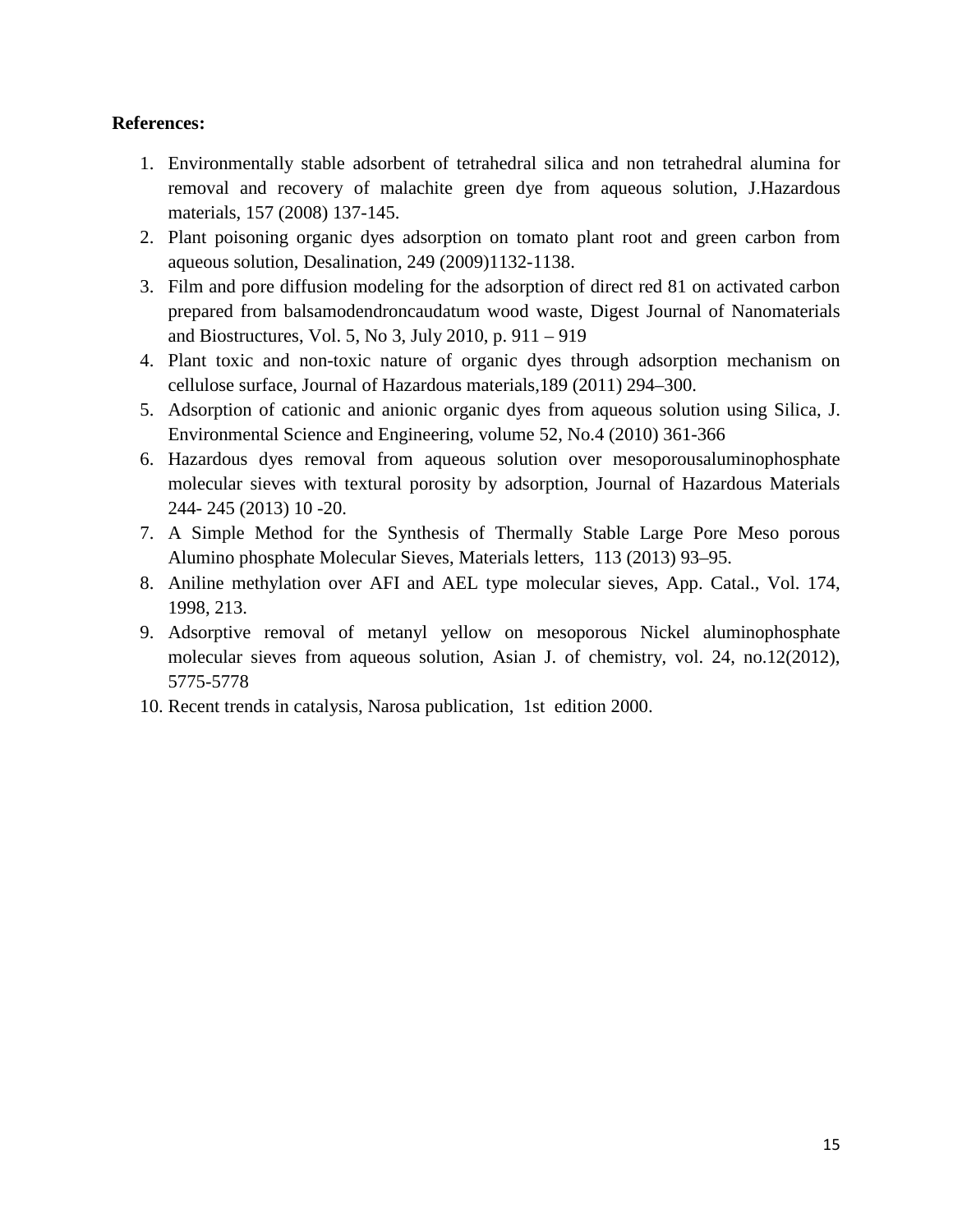- 1. To study about the Classification & Synthesis of Nanomaterials
- 2. To learn about the DSSCs.
- 3. To study the review of published literature relevant to the project work.

# **Unit I: Nanomaterials**

Introduction- definition of Nanoscience, nanochemistry- classification of the nanomaterials Synthesis of nanomaterials: Precipitative methods – hydrothermal and solvothermal methods - chemical methods - reduction methods – colloidal and micellar approach - sol-gel method - chemical vapor deposition method. Specialized Nanomaterials: Metal oxide nanoparticles, semiconductor nanoparticles and core/shell nanoparticles.

# **Unit II: Dye-sensitized solar cells**

 Solar energy conversion and storage – photo electrochemical cells – dye-sensitized solar cells – design and fabrication - power conversion efficiency Use of metal and metal-free dye sensitizers in photovoltaic devices.

# **Unit III: Semiconductor and microemulsion (quantum dots)**

Review of published literature – Water-soluble silica-coated semiconductor quantum dots – synthesis, characterization and properties. Thickness-controllable silica coating of quantum dots – synthesis by micro emulsion method and application in the growth of rice.

# **Unit IV: Photochemistry and corrosion**

Review of published literature – Silica coated cadmium sulfide nanocomposites – synthesis, structure, optic and its photo catalytic properties. Zirconia-coated carbonyl iron particles – synthesis and corrosion study.

# **Unit V : Solar cell**

 Review of published literature – Ruthenium (II) sensitizer in dye-sensitized solar cells using an organic dye as co-sensitizer – Fabrication and device characterization - photovoltaic performance. Dye-sensitized solar cells - Co-sensitization strategy – electrochemical properties – Photo electrochemical performances – Electrochemical impedance spectroscopy – dark current measurement – Open-circuit voltage decay.

# **References**

1. H. R. Allcock, Introduction to Materials Chemistry, John Wiley & Sons, Inc. Publication, 2008.

| $L$ (hrs) | <b>Credits</b> |
|-----------|----------------|
| 60        |                |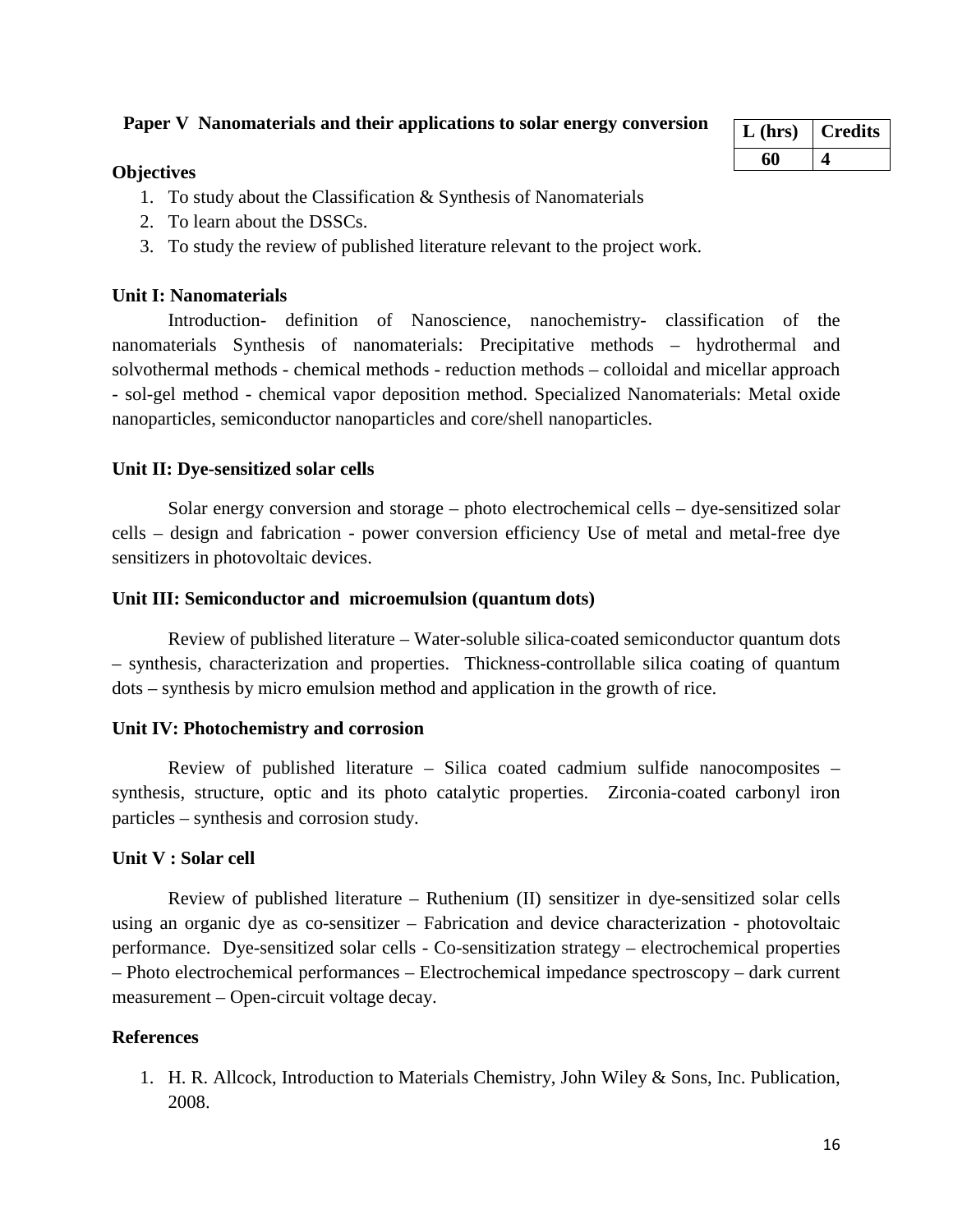- 2. T. Pradeep, Nano: The Essentials, Tata McGraw-Hill, 2007.
- 3. A. Hagfeldt, et al. Chem. Rev., 2010, 110, pp. 6595–6663.
- 4. J. Gong, J. Liang, K. Sumathy, Renewable and Sustainable Energy Reviews, 2012, 16, 8, 5848-5860.
- 5. X. Chen, F. Liu, Q. Jiang, L. Sun, Q. Wang, J. Inorg. Organomet. Polym, 2012, 22:6-11.
- 6. A. Wang, Y. Zheng, F. Peng, J. Spectros. 2014, Article ID 169245, 1-5.
- 7. N. Gupta, B. Pal, J. Colloid and Int. Sci., 2010, 368, 250-256.
- 8. R. Chen et al. J. Colloid and Int. Sci., 2010, 342, 49-56.
- 9. U. Mehmood, I. A. Hussein, K. Harrabi, N. Tabet, G. R. Berdiyorov, RSC Adv., 2016, 6, 7897-7901.
- 10. L. Wei, Y. Na, Y. Yang, R. Fan, P. Wang, L. Li, Phys. Chem. Chem. Phys., 2015, 17, 1273-1280.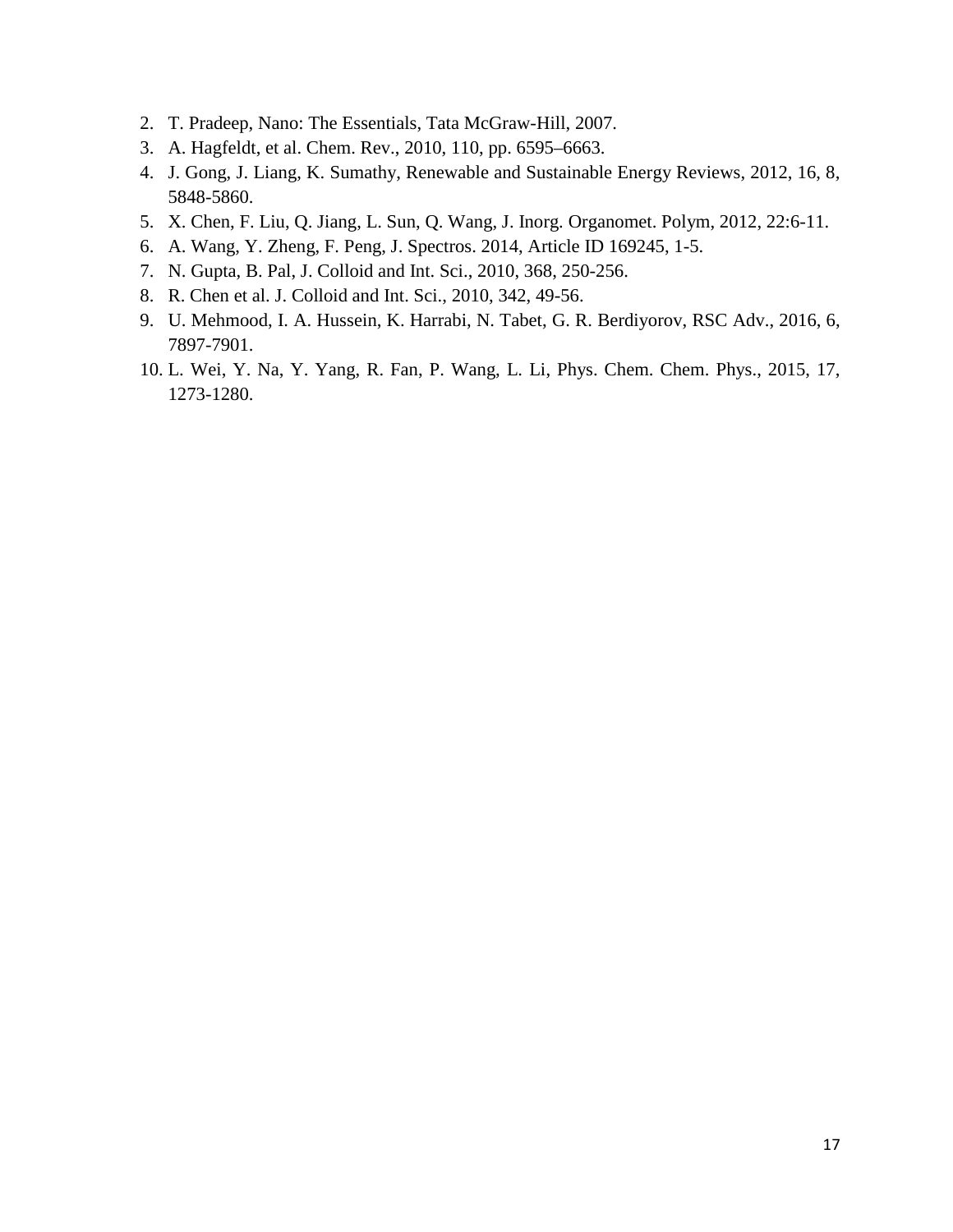| $L$ (hrs) | Credits |
|-----------|---------|
| 60        |         |

- 1. To study about the Extraction and Isolation of Medicianl plants
- 2. To learn about the Biosynthesis of Metal Nanoparticles
- 3. To study about the characterization, Biological Applications and Catalytic activity of Nanoparticles.

# **Unit I - Extraction and Isolation of some Indian Medicinal plants**

i) Solid-Phase Extraction and LC−MS analysis of Pyrrolizidine Alkaloids in Honeys. ii) Comparative study of phytochemical screening, antioxidant and antimicrobial capacities of fresh and dry leaves crude plant extracts of Daturametel L.

# **Unit II - Biosynthesis of Metal Nanoparticles**

i) Green synthesis of silver nanoparticles using Ixoracoccinea leaves extract. ii) Ultrasmall Copper Nanoparticles Synthesized with a Plant Tea Reducing Agent.

# **Unit III - Characterization of Nanoparticles**

i) Phytosynthesis of silver nanoparticles using Cocciniagrandis leaf extract and its application in the photocatalytic degradation ii) A facile synthesis of high optical quality silver nanoparticles by ascorbic acid reduction in reverse micelles at room temperature.

# **Unit IV - Biological Applications of Nanoparticles**

i) The green synthesis, characterization and evaluation of the biological activities of silver nanoparticles synthesized from Iresineherbstii leaf aqueous extracts ii) In vitro evaluation of antioxidant and anticancer potential of Morindapubescens synthesized silver nanoparticles.

# **Unit V - Green catalytic activity of Nanoparticles**

i) Catalytic Reduction of 4-Nitrophenol using Biogenic Gold and Silver Nanoparticles Derived from Breyniarhamnoides. ii) Catalytic degradation of organic dyes using biosynthesized silver nanoparticles.

# **References**

1. K. A. Beales, K. Betteridge, S.M. Colegate, J.A. Edgar. Journal of Agric. Food Chem. 2015, 63, 7421−7427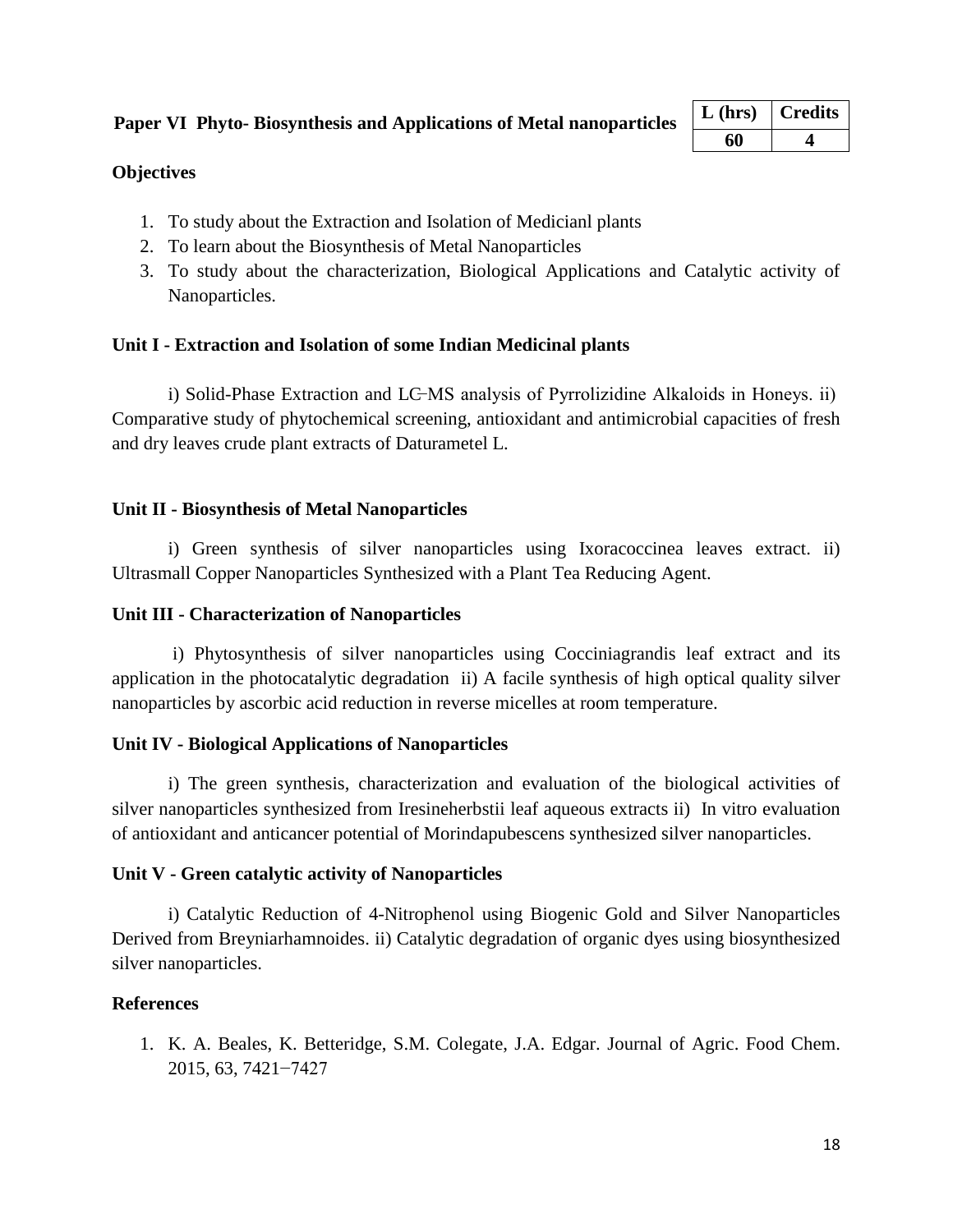- 2. Tahiya Hilal Ali Alabri, Amira Hamood Salim Al Musalami, Mohammad Amzad Hossain, Afaf Mohammed Weli, Qasim Al-Riyami. Journal of King Saud University – Science 2014, 26, 237–243
- 3. Muthu Karuppiah, Rangasamy Rajmohan. Materials Letters, 97, (2013) 141–143.
- 4. Aaron D. Brumbaugh, Katelyn A. Cohen, and Sarah K. St. Angelo. ACS Sustainable Chem. Eng. 2014, 2, 1933−1939.
- 5. Rajeswari Arunachalam, Sujatha Dhanasingh, Bala saraswathi Kalimuthu, Mani Uthirappan, Chellan Rose, Asit Baran Mandal. Colloids and Surfaces B: Biointerfaces 94, 2012, 226-230
- 6. Debabrata Singha, Nabajeet Barman, Kalyanasis Sahu. Journal of Colloid and Interface Science, 413 (2014), 37–42.
- 7. C. Dipankar, S. Murugan, Colloids and Surfaces B: Biointerfaces, 98 (2012), 112– 119
- 8. L. Inbathamizh, T. Mekalai Ponnu, E. Jancy Mary. Journal of pharmacy research, 6 (2013) 32-38.
- 9. AbilashGangula, Ramakrishna Podila, Ramakrishna M, Lohith Karanam, Chelli Janardhana, and Apparao M. Rao. Langmuir 2011, 27, 15268 P– 15274.
- 10. V.K. Vidhu, D. Philip. Micron 56 (2014) 54–62.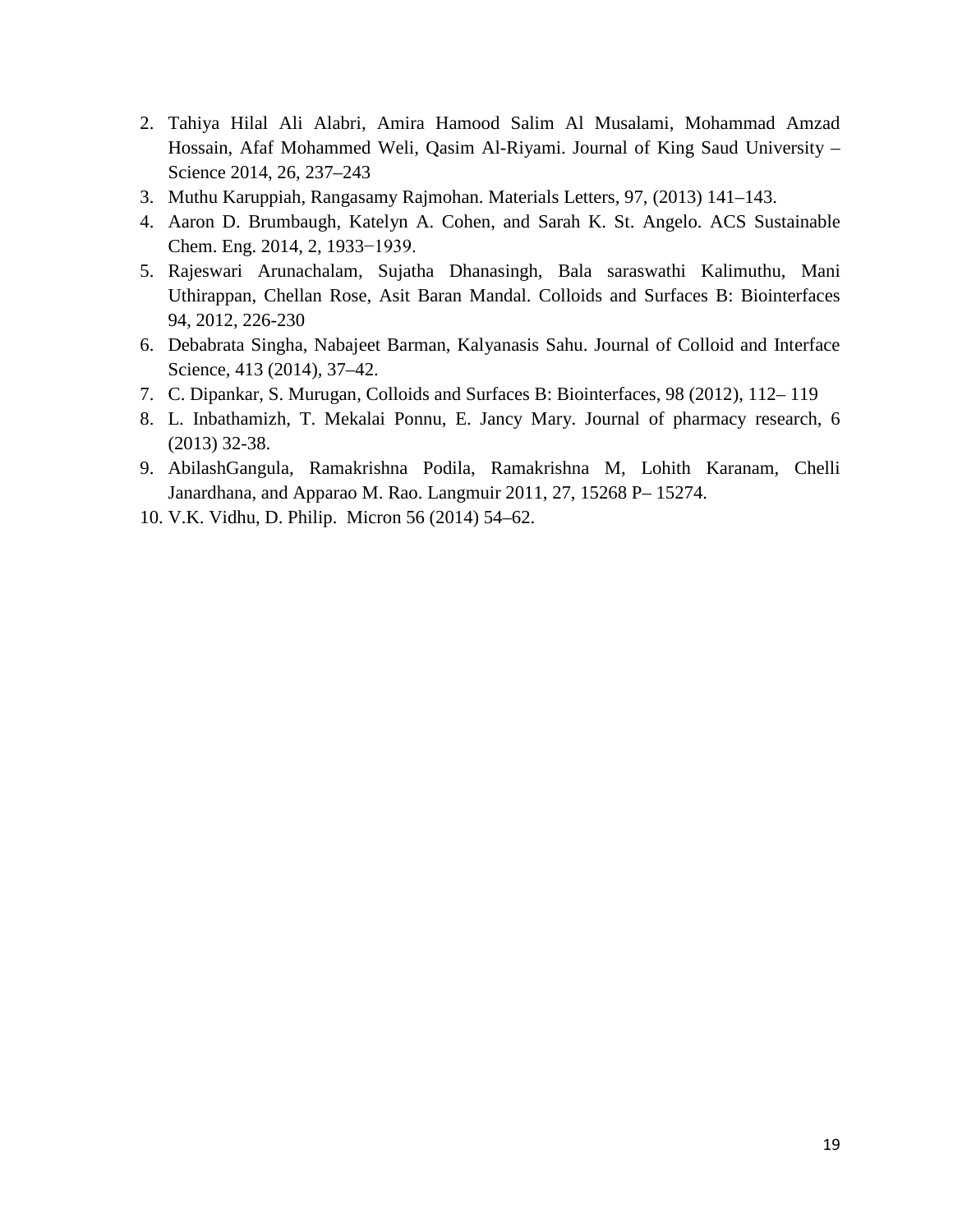### **Paper VII Photocatalysis**

| $L$ (hrs) | <b>Credits</b> |
|-----------|----------------|
|           |                |

### **Objectives**

- 1. To study the Zeolite based photocatalysts
- 2. To learn about the concept of Photocatalytic acticity of Nanoparticles
- 3. To study the review of published literature relevant to the project

#### **Unit I Zeolite based Photocatalysts**

Zeolites and molecular sieves acting as hosts for photoactive guests - Electron donor photosensitisers - organic dye - electron acceptor photosensitisers - Zeolites encapsulating clusters of semiconductor oxides - Zeolites having photocatalytically active framework.

Efficient photocatalytic degradation of organics diluted in water and air using  $TiO<sub>2</sub>$ designed with zeolites and mesoporous silica materials.

### **Unit II Photocatalytic activity of Nanoparticles**

Effect of metal-doping of  $TiO<sub>2</sub>$  nanoparticles on their photocatalytic activities toward removal of organic dyes.

Solar photocatalytic degradation of phenol using nanosized ZnO and  $\alpha$ -Fe<sub>2</sub>O<sub>3</sub>.

# **Unit III Review of published literature – I**

Network Structured SnO<sub>2</sub>/ZnO Heterojunction Nanocatalyst with High Photocatalytic Activity.

Green synthesis of copper nanoparticles for the efficient removal (degradation) of dye from aqueous phase.

#### **Unit IV Review of published literature –II**

Visible Light Photodegradation of Phenol Using Nanoscale  $TiO<sub>2</sub>$  and ZnO Impregnated with Merbromin Dye: A Mechanistic Investigation.

Fe(III)/TiO<sub>2</sub>-Montmorillonite Photocatalyst in Photo-Fenton-Like Degradation of Methylene Blue.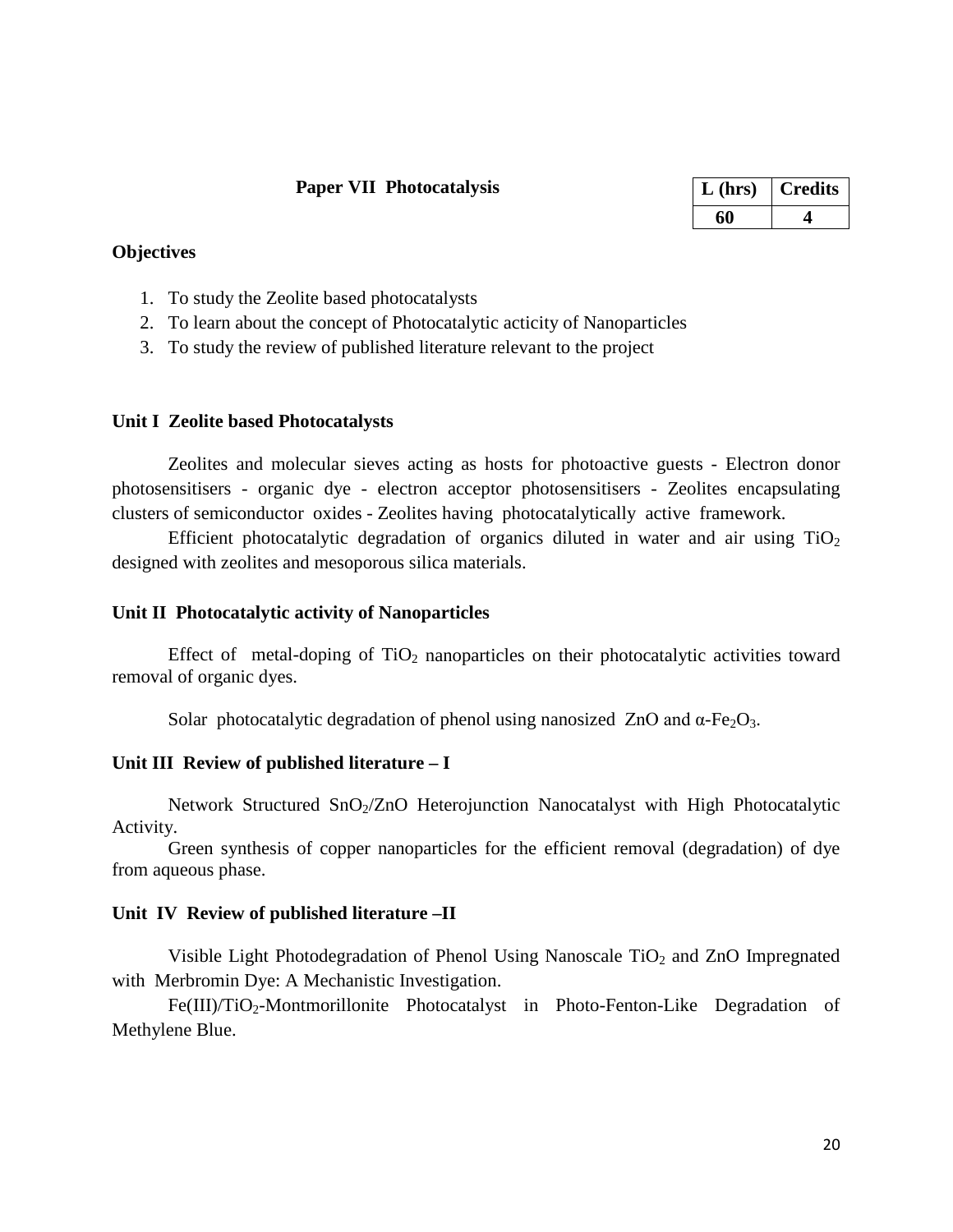### **Unit V Review of published literature –III**

 $TiO<sub>2</sub>$  nanoparticles immobilized on carbon nanotubes for enhanced visible-light photoinduced activity.

Preparation of a Titania/X-Zeolite/Porous Glass Composite Photocatalyst Using Hydrothermal and Drop Coating Processes.

### **References**

- 1. Chem. Commun.*,* **2004 ,**1443-1459.
- 2. J. Mater. Chem., **2011**, 21, 2407–2416 .
- 3. Egyptian Journal of Petroleum (**2014)** 23, 419–426.
- **4.** Journal of Chemical Engineering and Materials Science**,** Vol. 4(7), pp. 87-92, November **2013**
- 5. Inorganic Chemistry**,** Vol. 48, No. 5, **20091819-1825**
- 6. Environmental Science and Pollution research. August, **2015**, DOI 10.1007/s11356-015- 5223-y
- 7. Iran. J. Chem. Chem. Eng, Vol. 33, No. 2, **2014.**
- 8. International Journal of Chemical Engineering, Volume **2015**, Article ID 485463.
- 9. J. Mater . Res. Technol .**2015; 4(2)**:126–132.

10. Molecules **2015**, *20*, 2349-2363; doi:10.3390/molecules20022349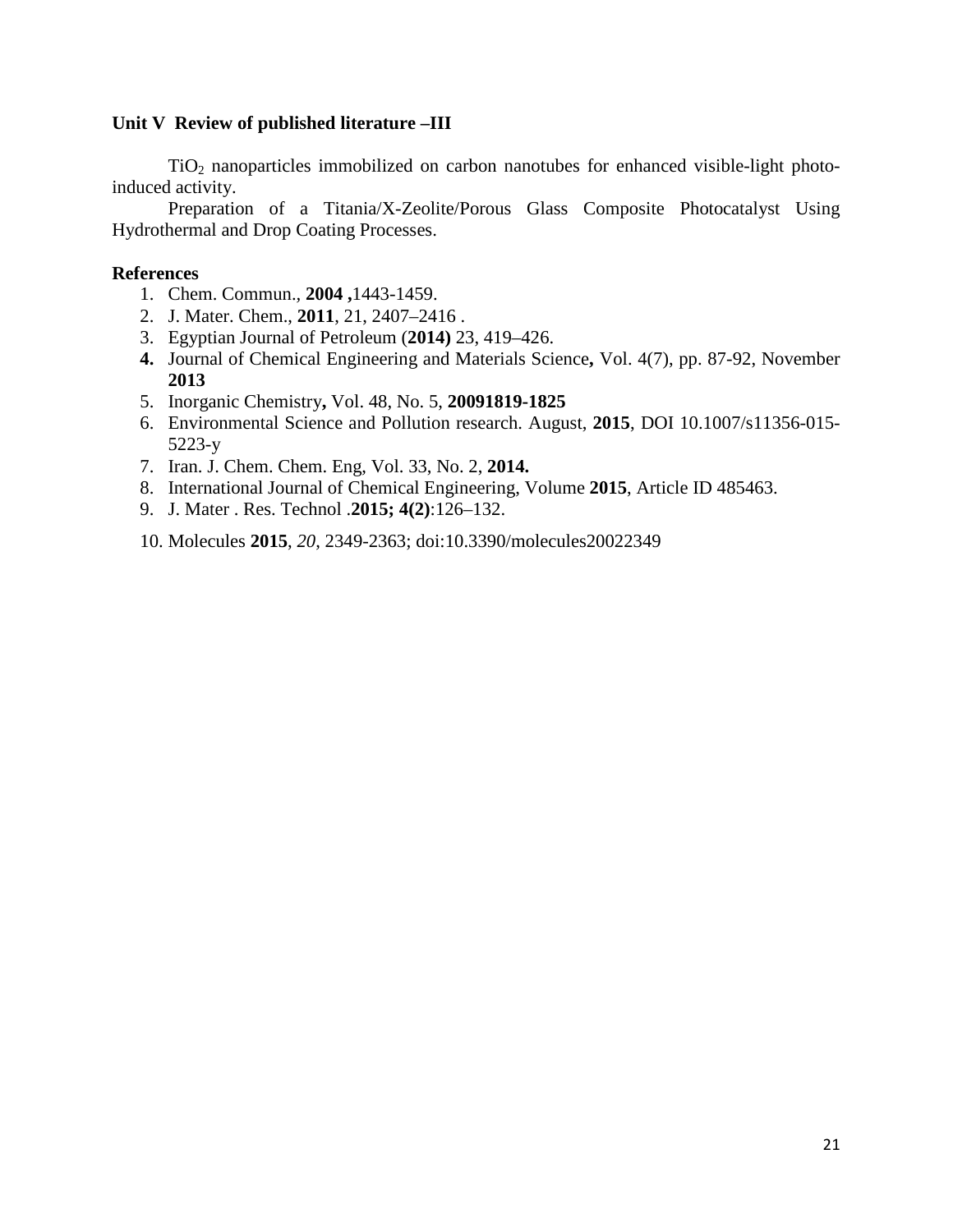| $L$ (hrs) | <b>Credits</b> |
|-----------|----------------|
| 60        |                |

- 1. To learn about the concept, Applications and properties of Biomaterials
- 2. To know the review of published literature relevant to the project work

# **UNIT I Introduction of Biomaterials**

Basic biomaterial and biomedical device knowledge, to identify the material properties that are critical for metallic, polymer and ceramic biomaterials, or their combination.

### **UNIT II Application of Biomaterials**

Application areas for different types of biomaterials, biomedical devices and their failure analysis

### **UNIT III Properties of Biomaterials**

Basic properties of physical, chemical and mechanical and coating processes that may occur on biomaterials in use.

# **UNIT IV Review of published literature - I**

Analysis and evaluation of corrosion degradation reactions that occur for different biomaterials and their consequences.

# **UNIT V Review of published literature - II**

Suggest proper type of biomaterial for given applications, taking into account function, health risk and economic aspects.

- **1.** Monika Saini, Yashpal Singh, Pooja Arora, Vipin Arora, and Krati JainImplant biomaterials: A comprehensive review ,World J Clin Cases. 2015 Jan 16; 3(1): 52–57.
- **2.** Geetha Manivasagam, Durgalakshmi Dhinasekaran and Asokamani Rajamanickam Biomedical Implants: Corrosion and its Prevention - A Review Recent Patents on Corrosion Science, 2010, 2, 40-54.